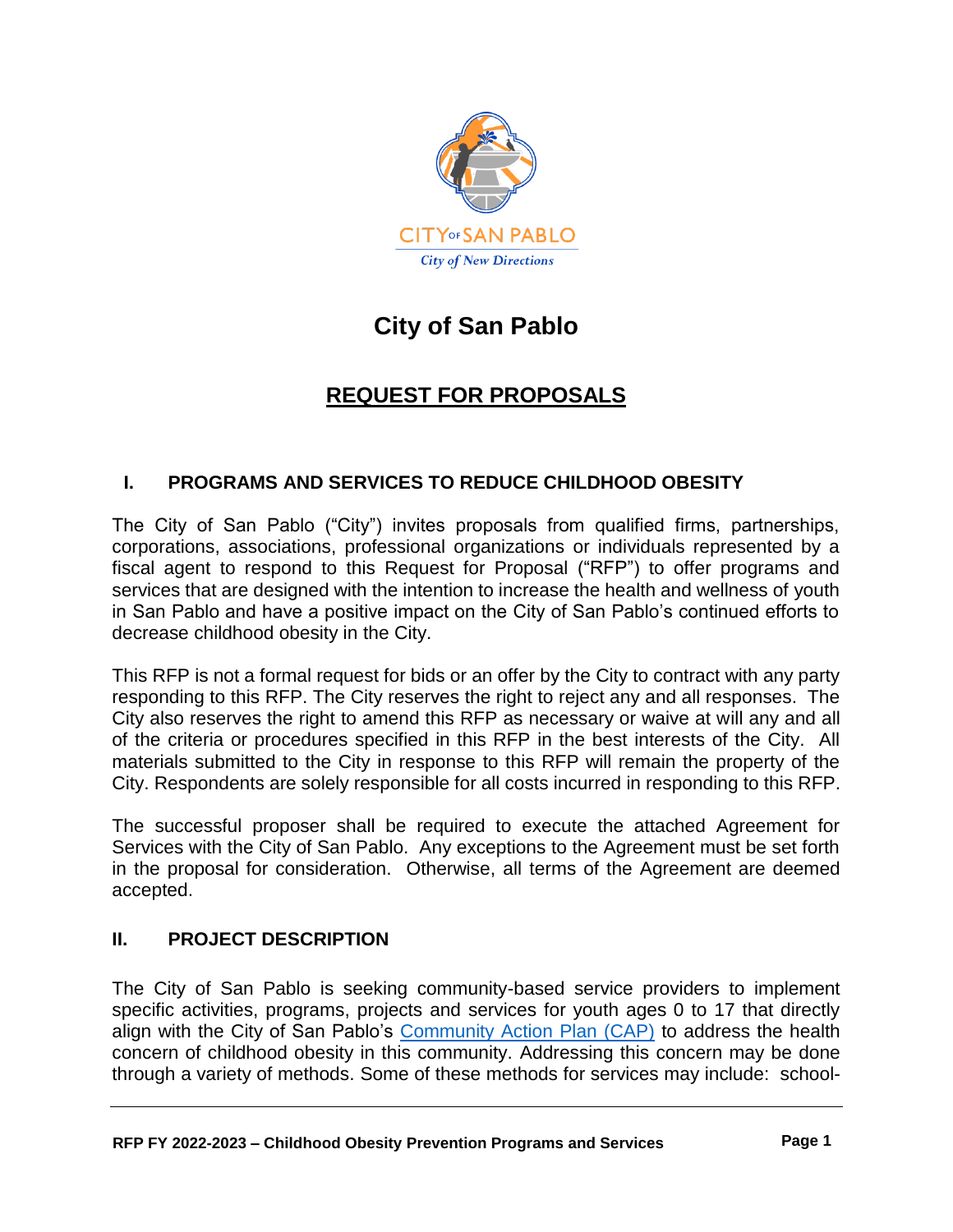based before, during, or afterschool programming, community-based programs, or other community service needs.

| <b>ESTIMATED TIMELINE</b> (Dates may be subject to change)     |                              |  |
|----------------------------------------------------------------|------------------------------|--|
| <b>RFP</b> issued                                              | Wednesday, 3/23/2022 by 5 pm |  |
| <b>Question Submission Period Ends</b>                         | Wednesday, 4/06/2022 by 5 pm |  |
| <b>Answers to Questions Posted</b>                             | Friday, 4/15/2022 by 5 pm    |  |
| Proposals Due                                                  | Friday, 4/29/2022 at 5 pm    |  |
| Interviews (if needed)                                         | Week of 5/16/2022            |  |
| Proposals Recommended for Funding Presented<br>to City Council | Month of June 2022           |  |
| <b>Contract Finalization and Execution with Grantees</b>       | Month of June 2022           |  |
| <b>Contracts Period Begins</b>                                 | Month of July 2022           |  |

# **III. GENERAL TIMELINE AND IMPORTANT ELEMENTS**

# **IV. SUBMISSION REQUIREMENTS**

Interested organizations, agencies, or persons represented by a fiscal agent are invited to submit their proposals in response to this RFP. The deadline to apply is **5:00 pm on April 29, 2022**. All proposals must be submitted through email t[o joraw@sanpabloca.gov.](file://///CH1/CommServ/YOUTH,%20SCHOOL%20&%20COMMUNITY%20PARTNERSHIPS/x%20Grant%20&%20Advisory%20Group%20-%20COP/Request%20for%20Proposals%20(RFPs)/2020%20RFP/Draft%20documents/joraw@sanpabloca.gov) Mailed or walk in submissions will not be accepted. Proposals will not be accepted after this deadline. See **IX. Instructions to Proposers** for complete proposal packet requirements.

The City of San Pablo is committed to providing as much clarity as possible during this RFP process. All questions about the RFP must be submitted in writing to Jora Atienza Washington at [joraw@sanpabloca.gov.](mailto:joraw@sanpabloca.gov) COSP staff **will not answer questions via telephone or in person**. The deadline to submit questions is **April 6, 2022 at 5 pm**. To ensure applicants have access to both submitted questions and their corresponding answers, the City will publish all received questions and answers by **April 15, 2022 at 5**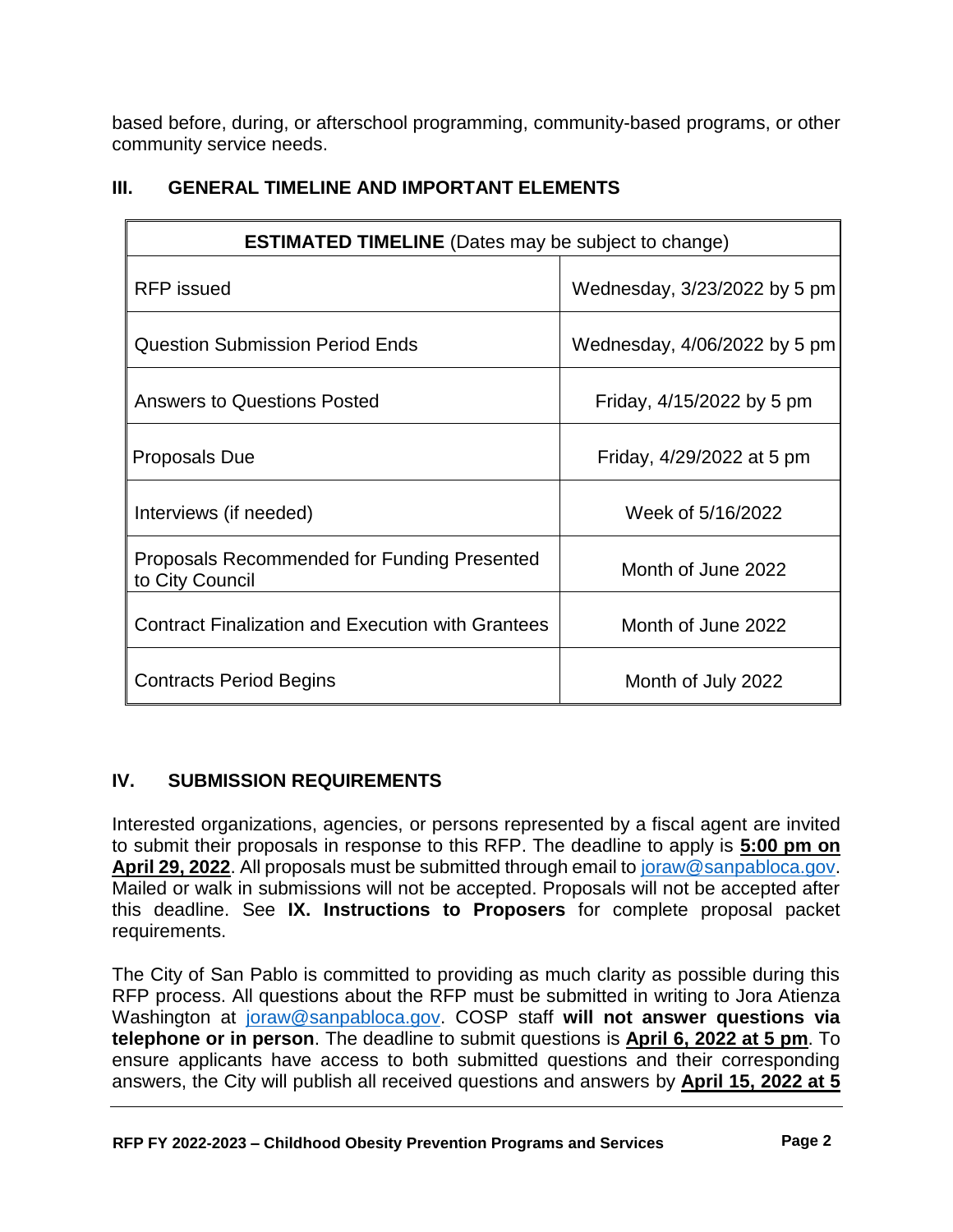**pm** at the City of San Pablo's [Childhood Obesity Prevention Advisory Group website:](https://www.sanpabloca.gov/2641/COPAG-Childhood-Obesity-Prevention-Advis) [\(https://www.sanpabloca.gov/2641/COPAG-Childhood-Obesity-Prevention-Advis\)](https://www.sanpabloca.gov/2641/COPAG-Childhood-Obesity-Prevention-Advis).

#### **V. FUNDING PRIORITIES**

Funding priority will be given to proposals that address the following areas:

- 1. Increasing physical activity levels of youth
- 2. Increasing access of youth to healthy foods and beverages and limiting access to unhealthy foods and beverages
- 3. Changing messages to youth about nutrition and physical activity, including limiting junk food marketing
- 4. Improving nutrition and physical activity of youth in San Pablo schools within incorporated city limits. Eligible schools are:
	- Bayview Elementary School
	- Dover Elementary School
	- Downer Elementary School
	- Lake Elementary School
- Riverside Elementary School
- Helms Middle School
- Middle College High School
- Richmond High School
- 5. Programs and services with specific and measurable goals and outcomes.

### **VI. TOTAL FUNDS AVAILABLE**

This RFP will provide approximately \$300,000 in funding from July 1, 2022 through June 30, 2023. The funds provided must be used for this specific strategy (Childhood Obesity Prevention) and awards are subject to availability of funds and grant terms.

| <b>Tier Funding Categories</b>                 |  |
|------------------------------------------------|--|
| Tier 1 Program Award Range: \$15,000-\$25,000  |  |
| Tier 2 Program Award Range: \$25,001-\$50,000  |  |
| Tier 3 Program Award Range: \$50,001-\$100,000 |  |

#### **VII. USES OF COSP FUNDS**

Grant awards shall only be used to support program costs that are direct or indirect expenses related to the requirements provided in the RFP. These funds should be primarily used to support San Pablo residents.

Examples of eligible uses of grant funds include, but are not limited to:

- 1. Staffing cost: salary and benefits
- 2. Rent, lease, occupancy, maintenance, utilities, and similar operating costs of a facility for the primary and direct use of proposed program or service;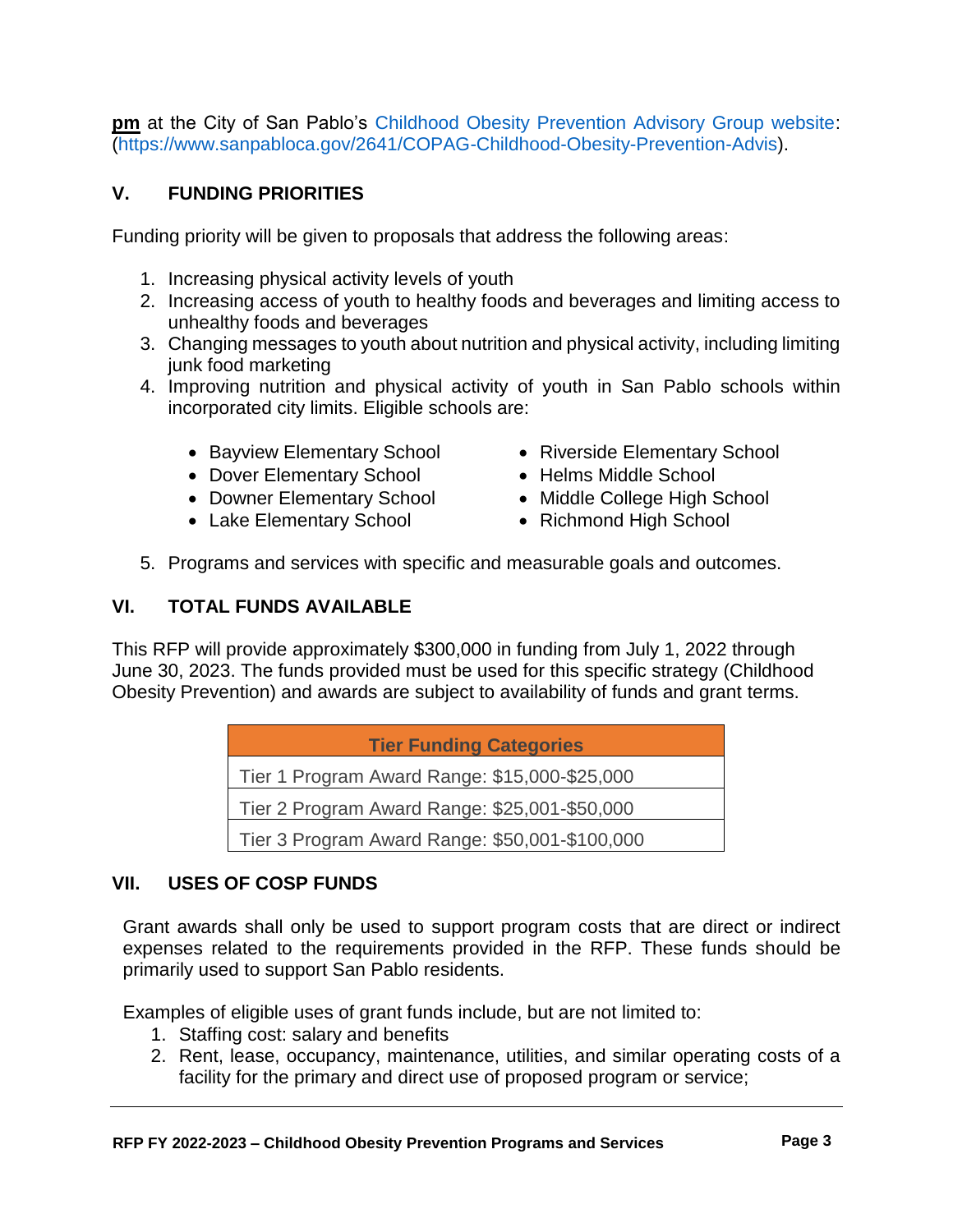- 3. Materials and supplies;
- 4. Food costs for the youth programs;
- 5. Transportation of youth participants for program activities;
- 6. Administrative costs up to 15% of the total proposed grant amount (including administrative costs of subcontractors)

Grant funds shall not be used for:

- 1. Services that do not primarily benefit San Pablo residents (with primarily defined as at least 80% of participants);
- 2. Services that do not primarily benefit children and youth;
- 3. Acquisition of capital goods;
- 4. Acquisition of real property;
- 5. Rent, lease, occupancy, maintenance, utilities, and similar operating costs of a facility not used primarily and directly by the proposed program or service.
- 6. Fiscal agent fees that exceed 10% of the total proposed grant amount;
- 7. Depreciation on buildings or equipment;
- 8. Political activity and/or advocacy;
- 9. Purposes directly supporting a future funding mechanism (i.e. soda tax) to be undertaken by the City, and;
- 10. Services that should be provided by other entities such as other City departments, county or state government entities, or local education agencies.

#### **VIII. LOCAL ECONOMIC OPPORTUNITY POLICY**

The City of San Pablo has adopted a Local Economic Opportunity Policy to encourage Agencies and contractors to consider San Pablo residents and businesses when providing services under contract to the City of San Pablo. Proposals shall address how the proposer intends to effectuate the City's Local Economic Opportunity Policy. In addition, the contract for the successful proposer shall include the following provisions:

- Employment of Local Residents. Pursuant to the San Pablo Economic Opportunity Policy, the Contractor and any subcontractors shall contact the San Pablo Economic Development Corporation ("EDC" at [info@sanpabloedc.org](file://///CH1/CommServ/COPTF/CAFS%20RESOS%20RFP%20RFQ/2019%20RFP/info@sanpabloedc.org) or 510-215-3200) at least ten business days prior to hiring or staffing for fulfillment of the Contract, describing number, duties and qualifications needed for available positions, and shall fairly consider for employment any workers referred by the EDC within three business days. "Local Resident" means an individual having an adjusted household income of less than the Area Median Income for Contra Costa County, and domiciled in the City of San Pablo as of the relevant hiring date, with "domiciled" as defined by Section 349(b) of the California Election Code. Discrimination against Local Residents on the basis of their local status is prohibited.
- . • Local Subcontracting – Outreach. Contractor shall contact the San Pablo Economic Development Corporation ("EDC" at [info@sanpabloedc.org](mailto:info@sanpabloedc.org) or 510-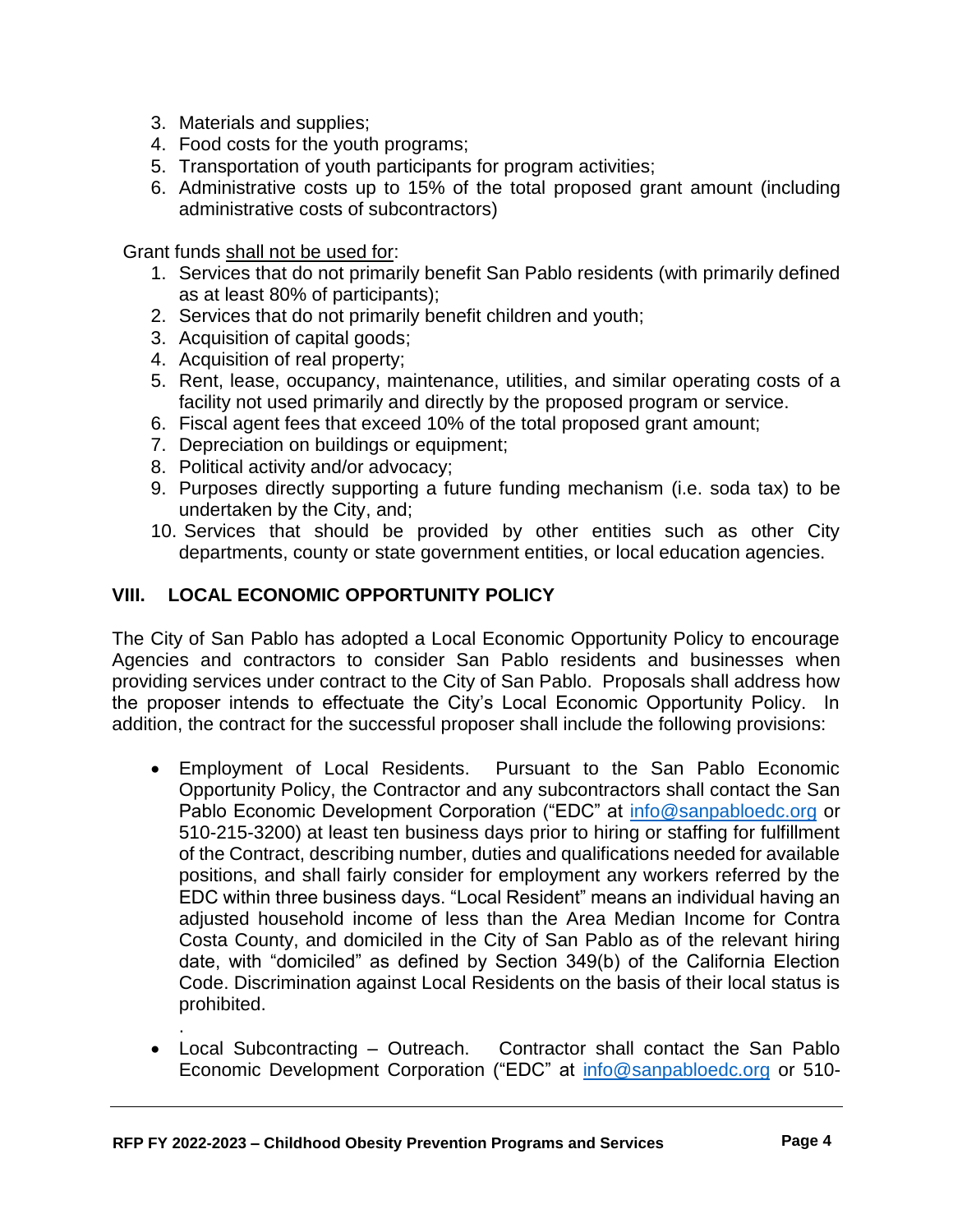215-3200) at least two weeks prior to any subcontract award, providing notice and details regarding subcontracting opportunity. The EDC shall notify qualified local businesses of subcontracting opportunities, and provide technical assistance to qualified local businesses during the subcontracting bidding process.

# **IX. INSTRUCTION TO PROPOSERS**

Proposals will be assessed for their ability to achieve the intent of this funding strategy. For current and former grantees, the City will consider information on existing and prior program performance and Contractor fiscal compliance. Please limit responses to no more than 10 pages in total. Clarity and brevity are preferable to volume. Proposals shall include:

A. **Grant Application Checklist (required):** This check list serves as a cover sheet of a complete proposal. Applicants need to submit just one completed check list per proposal packet, but are responsible to ensuring that all required components are included in the submission.

#### B. **Project Narrative (required):**

- 1. **Letter of Interest (Maximum 500 words)**: Describe applicant's interest, qualifications and experience with similar projects and working with municipalities in the capacity sought for this project.
- 2. **Approach, Management, and Evaluation Plan (Maximum 500 words)**: Describe applicant's internal capacity to implement and evaluate proposed services, including how the applicant plans to record, submit, and report on measurable outcome data, both during the proposed program, and at the conclusion of services. Applicant should also discuss how it intends to comply with the San Pablo Local Economic Opportunity Policy.
- 3. **Project Experience (Maximum 500 words)**: Describe similar projects completed or in progress by applicant. Proposals for school-based services should describe previous experience working in San Pablo or other West Contra Costa Unified schools, if applicable.
- 4. **Scope of Services (Maximum 1500 words):** Describe in detail the proposed services including: (1) number of total projected unduplicated clients, number of projected unduplicated clients who are San Pablo residents (if different from the total number, and categorized by age range as outlined below); (2) projected dosage of services (number of participation hours for unduplicated clients; may vary depending on activities proposed); and (3) schedules and timelines as appropriate (see *Example Table* below); If services are colocated in a school, include how proposed services align and specifically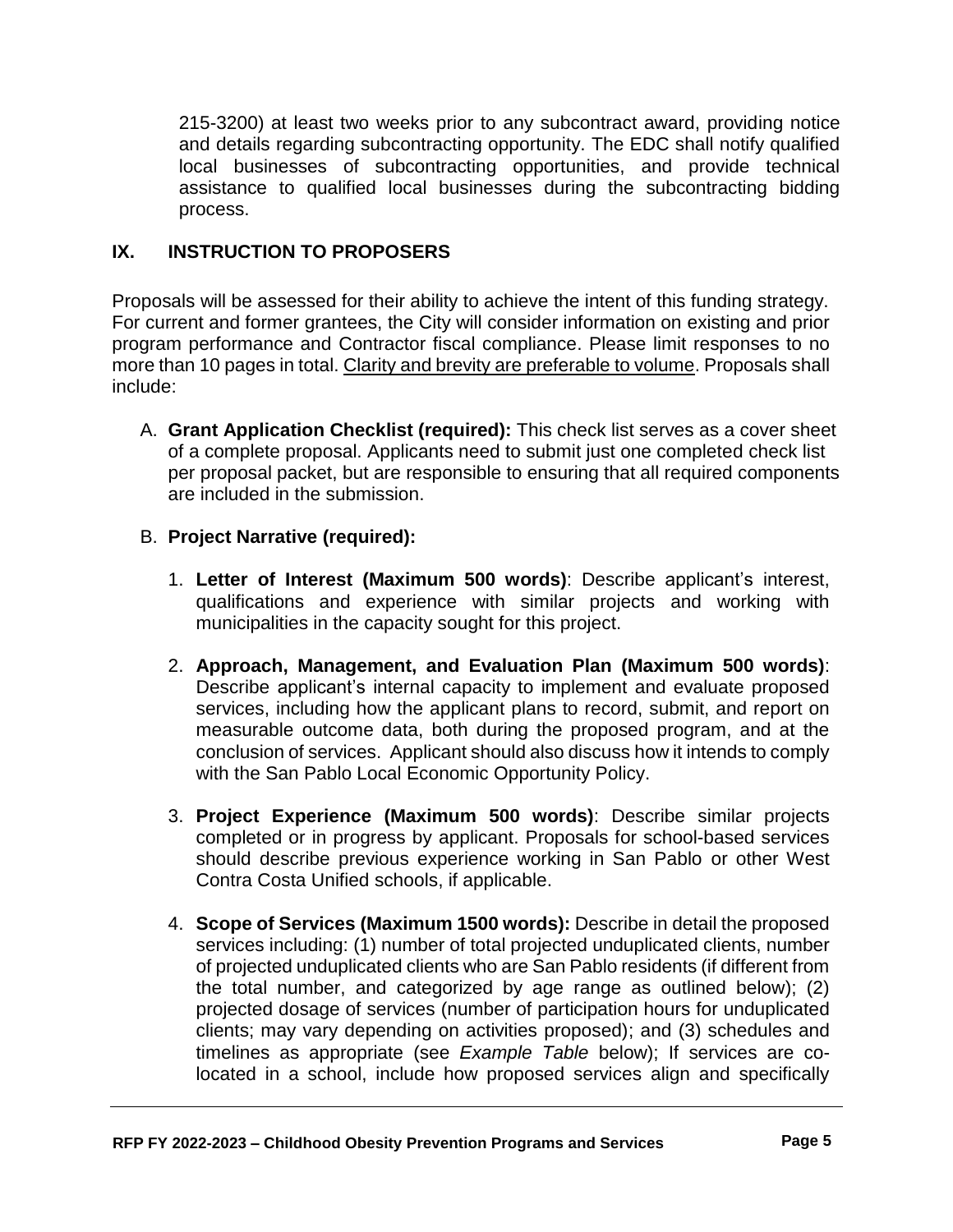support that school community's goals.

The proposed number of clients served should be categorized as:

- 0-5 years (early childhood/preschool)
- Kindergarten-3<sup>rd</sup> grade (early elementary school)
- 4<sup>th</sup>-6<sup>th</sup> grade (older elementary school)
- 7<sup>th</sup>-8<sup>th</sup> grade (middle school)
- 9<sup>th</sup>-12<sup>th</sup> grade (high school)
- Adults (18 years of age and older)

#### *Example Table:*

| <b>Clients</b><br><b>Type</b> | # of<br><b>Unduplicated</b><br><b>Clients, Total</b> | # of<br><b>Unduplicated</b><br><b>Clients, San</b><br><b>Pablo</b><br><b>Residents</b> | Projected<br># of<br>Average<br><b>Dosage</b><br>hours per<br>client | <b>Brief description &amp;</b><br><b>Proposed schedule</b>                                       |
|-------------------------------|------------------------------------------------------|----------------------------------------------------------------------------------------|----------------------------------------------------------------------|--------------------------------------------------------------------------------------------------|
| $0 - 5$<br>years              | 30                                                   | 26                                                                                     | 10                                                                   | Twice weekly (M/W or T/Th)<br>Movement classes for Pre-K<br>and their Caregivers for 10<br>weeks |
| <b>Adults</b>                 | 30                                                   | 26                                                                                     | 10                                                                   | Twice weekly (M/W or T/Th)<br>Movement classes for Pre-K<br>and their Caregivers for 10<br>weeks |
| $4th - 6th$<br>grade          | 50                                                   | 42                                                                                     | 50                                                                   | Afterschool (twice weekly)<br>and weekend (Saturday or<br>Sunday) sports league for 15<br>weeks  |

- 5. **References:** Provide name and contact information of maximum of three professional references (names, email addresses, and phone numbers).
- 6. **Insurance:** A statement that your insurance meets the terms contained in the sample agreement included with this RFP.
- 7. **Conflict of interest Statement**: Declaration stating that Contractor has not made any contributions to any City of San Pablo public official (hired or elected), or to volunteers serving on review commissions having an influence on this work.
- 8. **Contractor Contract Statement:** Include a statement that your firm accepts the terms of the City's Professional Services Agreement (attached).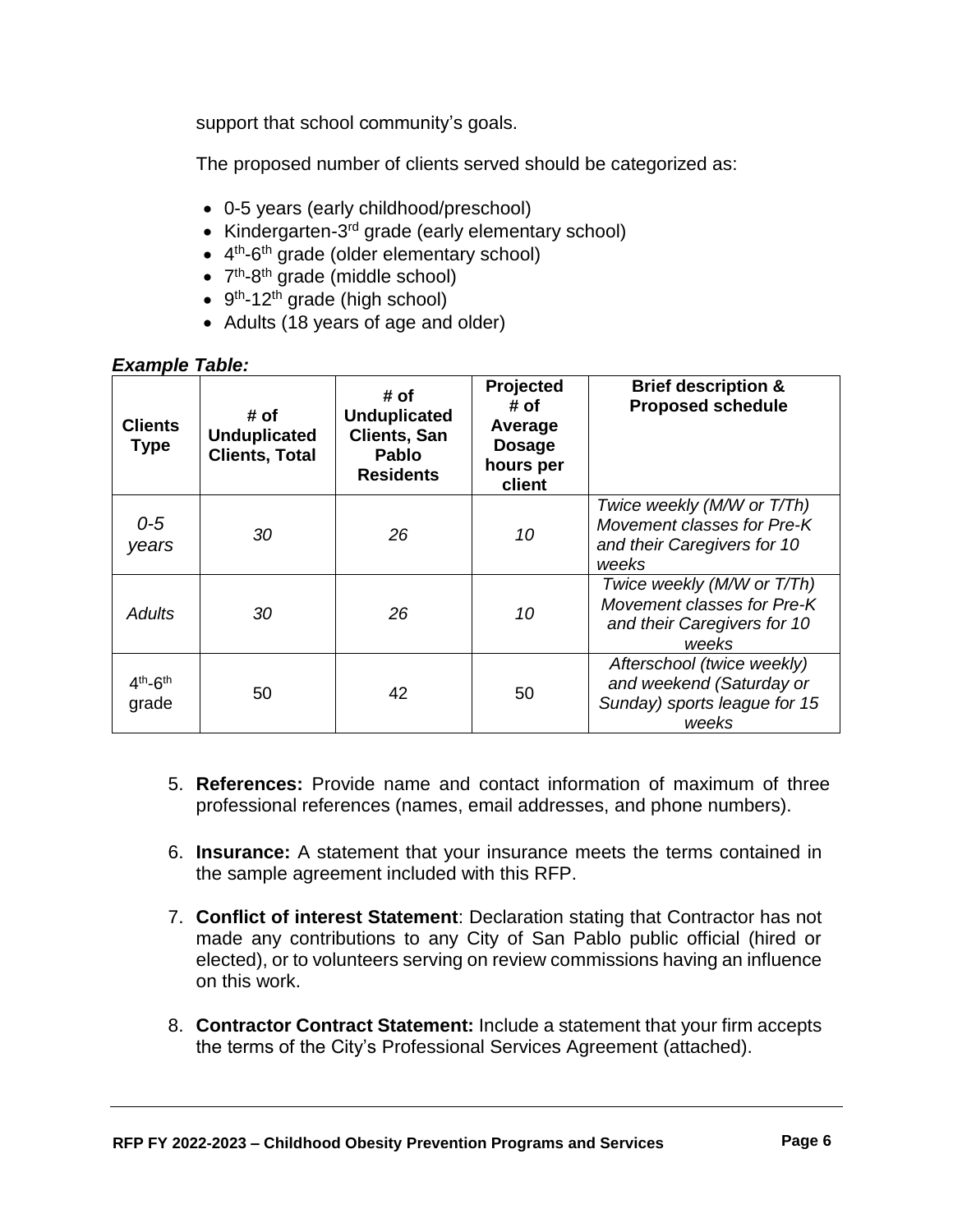- C. **Proposed Budget (required):** Provide a proposed budget of the total project for the applicant's proposal. Total budget must include all costs associated to the program including direct and indirect costs. Proposals need to utilize the *Proposed Budget* Template (attached).
- D. **Letter of Support (optional; depending on location of services)**: For proposed services that occur on school sites or other shared locations, a letter of support from a school administrator (for schools) or other executive or lead management staff (for other locations) is required.
- E. **Fiscal Agent Agreement (for programs utilizing a fiscal sponsor):** For proposals that are represented by a fiscal agent, include a current memorandum of understanding or utilize the *Sample Statement of Fiscal Agent Responsibilities* (attached).

# **X. EVALUATION PROCESS**

- A. The City of San Pablo and members of the City's appointed Childhood Obesity Prevention Advisory Group will review and evaluate all submitted documents received per this RFP.
- B. It is the intent of the City to keep the contents of the proposal confidential until a recommendation of contract award is made. However, to the extent that the submittals are deemed public records under California law, the submittals may be released publicly.
- C. Submittals will be reviewed for responsiveness and evaluated pursuant to established objective criteria listed below.
- D. After the submittals are evaluated and/or ranked, the City of San Pablo and the Childhood Obesity Prevention Advisory Group may elect to interview one or more Contractor/organizations. Adequate time will be allowed for presentation of qualifications followed by questions and answers.
- E. Final selection of a Contractor/organization and authority to proceed with project services, shall be at the sole discretion of the City and upon approval of the San Pablo City Council.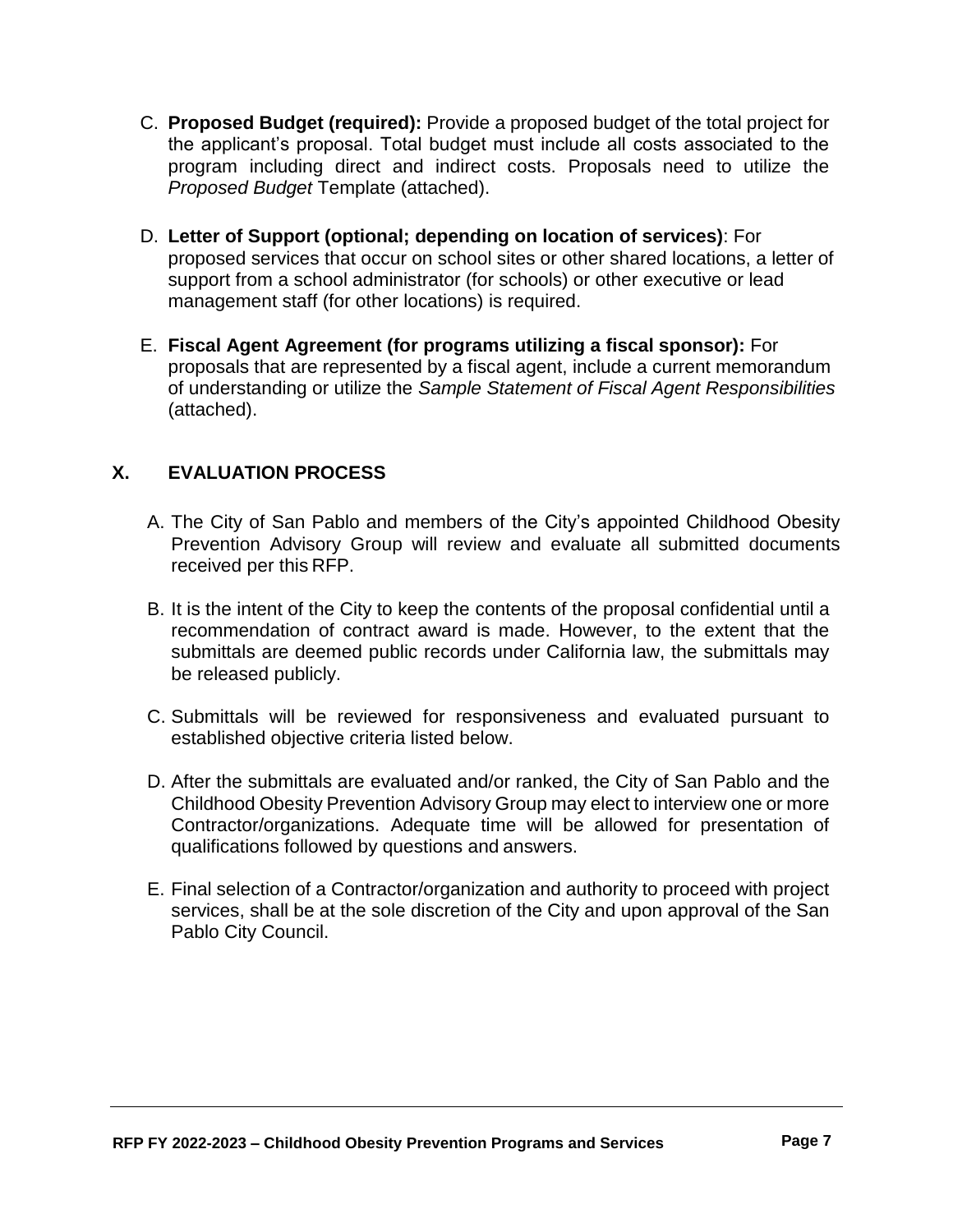| <b>SELECTION CRITERIA</b>                                     |                                 |  |
|---------------------------------------------------------------|---------------------------------|--|
| <b>Criteria</b>                                               | <b>Maximum</b><br><b>Points</b> |  |
| Quality of Scope of Work                                      | 25                              |  |
| Experience with similar kinds of work                         | 15                              |  |
| Unduplicated Number of San Pablo Youth Residents to be served | 15                              |  |
| Quality of Approach, Management, and Evaluation of project    | 25                              |  |
| Proposed approach to local hiring and local contracting       | 10                              |  |
| References                                                    | 10                              |  |
| <b>Total Possible Points</b>                                  | 100                             |  |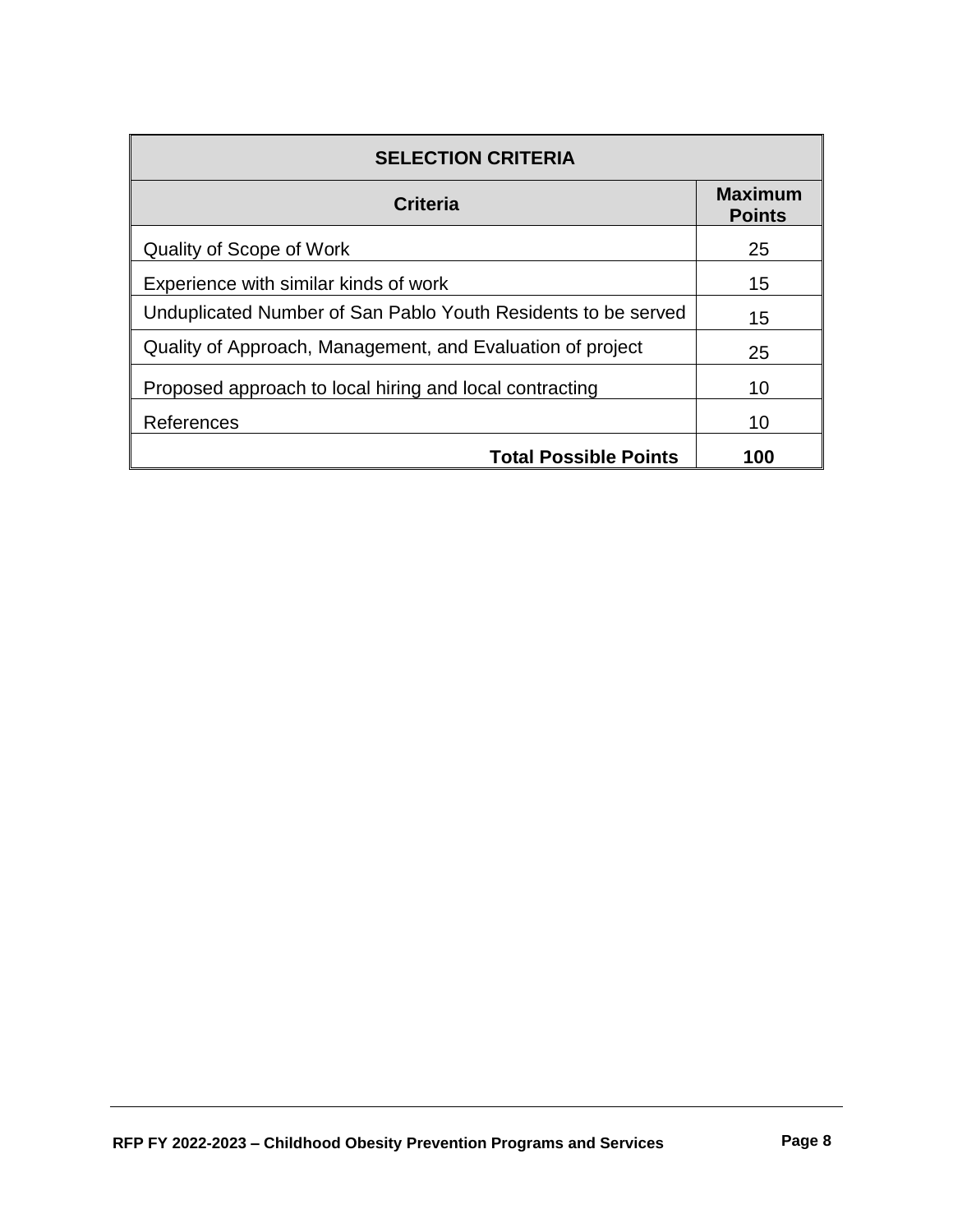# **EXHIBIT A**

Form of Professional Services Agreement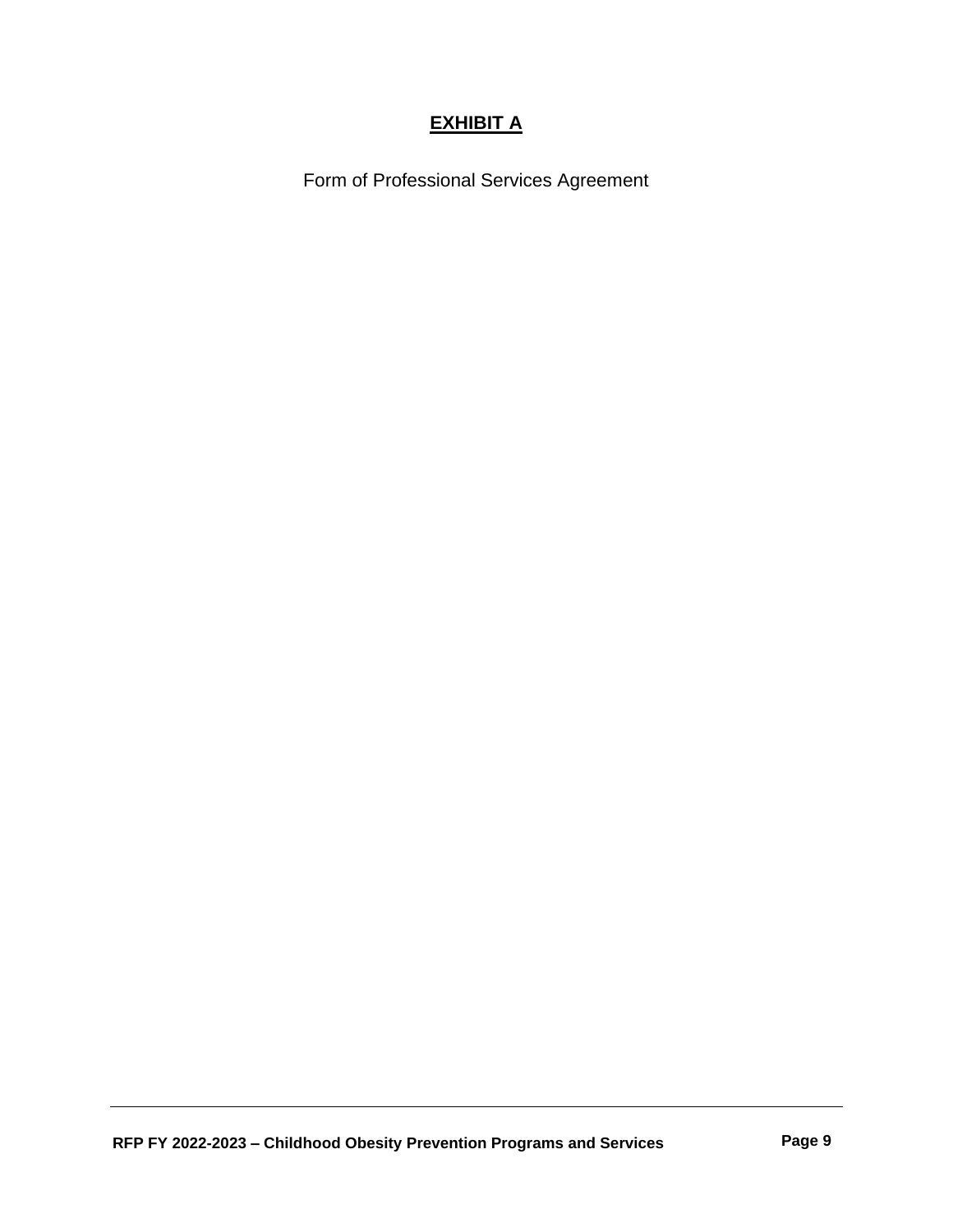#### **CITY OF SAN PABLO AGREEMENT FOR PROGRAM SERVICES**

THIS AGREEMENT ("**Agreement**"), dated and effective this \_\_\_\_ day of \_\_\_\_\_\_*,* 20\_\_ ("**Effective Date**"), is by and between the City of San Pablo, a municipal corporation organized and existing under the laws of the State of California, ("City"), and **exicute the state**, a \_\_\_\_\_\_\_\_\_\_\_\_\_\_\_\_\_\_, ("**Contractor**") (individually, a "**Party**," and collectively, the "**Parties**").

#### **RECITALS:**

WHEREAS, the City desires a contractor to provide health and wellness programs and services ("**Services**") as further set forth in this Agreement;

WHEREAS, Contractor has represented to City that Contractor has the special training, skill, competence and expertise necessary to provide the Services needed by the City; desires to enter into this Agreement with the City as an independent contractor; and is willing to provide the Services on the following terms and conditions.

NOW, THEREFORE, Contractor and the City agree as follows:

#### **TERMS AND CONDITIONS**

**(1) Scope of Services.** Contractor agrees to provide the Services to the City as specified in, collectively, the scope of services set forth in the City's Request for Proposals, dated \_\_\_\_\_\_\_\_\_\_\_ and any addenda thereto ("**RFP**"), attached as **Exhibit A** and incorporated herein, and the scope of services set forth in Contractor's proposal dated \_\_\_\_\_\_\_\_\_\_\_ ("**Proposal**"), attached as **Exhibit B** and incorporated herein. In the event of any conflict or inconsistency between any of the terms of the RFP, the Proposal, and this Agreement, the terms most favorable to the City will prevail. Any services not encompassed in this Section (1) are additional services ("**Additional Services**") subject to prior written authorization by the City, as further specified below in Section (3), "Additional Services."

A. **Fingerprinting.** Contractor and any employees of Contractor or approved substitutes who come in contact with City of San Pablo participants must complete a successful fingerprinting/criminal background investigation through the City of San Pablo before providing services.

B. **Minors.** For Contractors providing services to minors (those under age 18), the following requirements also apply:

1. Contractor agrees to comply with all requirements of California Public Resources Code section 5164, including but not limited to ongoing criminal background checks of all individuals who have, or could have, supervisory or disciplinary authority over a minor. Until there is written confirmation that the individual has cleared this criminal background check, Contractor shall ensure that the individual has no interactions with minors.

2. Programs, where the instructor, or Contractor or its employees, comes in direct contact with minors, should maintain a maximum ratio of 20 participants per instructor and minimum ratio of 2 participants to 1 instructor or 1 participant to 2 instructors/staff (so that a single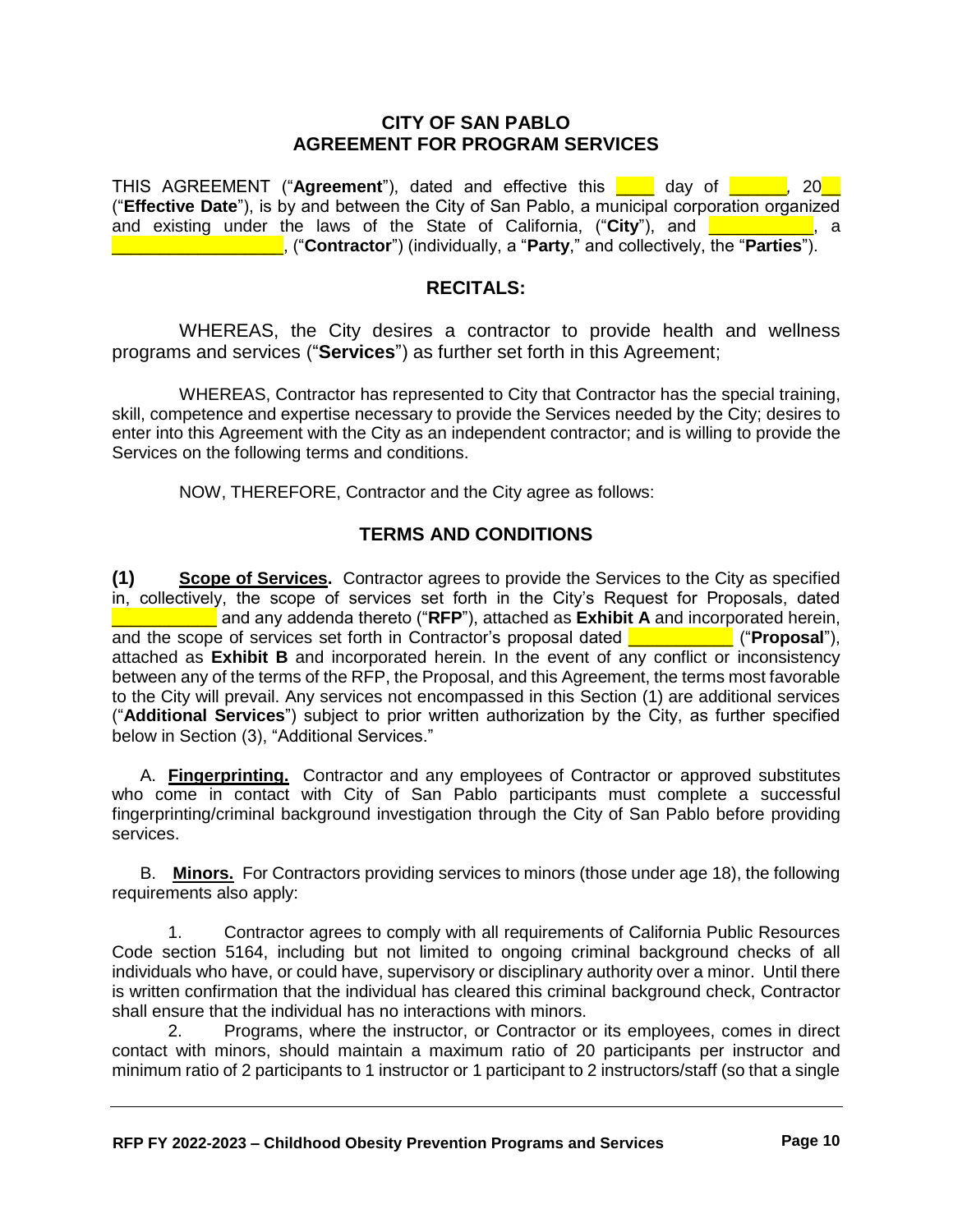minor is never left alone with an instructor). Youth must be supervised at all times by instructors and/or staff and not left alone with volunteers.

C. **COVID-19 Pandemic**. All City of San Pablo programs and services must be in compliance with current health orders issued by Contra Costa County Health Services at: [https://www.coronavirus.cchealth.org/health-orders;](https://www.coronavirus.cchealth.org/health-orders) including but not limited to social distancing requirements: [https://cchealth.org/coronavirus/pdf/2020-0331-Appendix-A-Social-](https://cchealth.org/coronavirus/pdf/2020-0331-Appendix-A-Social-Distancing-Protocol.pdf)[Distancing-Protocol.pdf.](https://cchealth.org/coronavirus/pdf/2020-0331-Appendix-A-Social-Distancing-Protocol.pdf) Contractor shall comply with these requirements and contact City staff immediately if there is any issue with compliance. In addition, the City requires all contractors/Contractors providing services at City facilities or City worksites to provide proof of COVID-19 vaccination, as well as comply with the City's COVID policies on-site.

D. **Quality of Performance.** Contractor will provide the Services and any authorized Additional Services in accordance with the standards of its profession; in accordance with the terms, conditions, and objectives of this Agreement; and in a manner satisfactory to the City Manager or his or her authorized delegee ("**City Manager**"). Contractor represents that it possesses the necessary skills, background, and licenses to perform the Services or Additional Services. Contractor is solely responsible for the quality and suitability of the Services it provides pursuant to this Agreement. If, during the course of this Agreement, the City Manager notifies Contractor that the Services are not satisfactory, in whole or in part, Contractor will promptly take the corrective action required by the City Manager, at no extra cost to the City. Failure to promptly take such corrective action constitutes a material breach of this Agreement and cause for termination in the City's discretion. This standard of care will not be construed to impose a mandatory duty on the City within the meaning of Government Code section 815.6. The City's acceptance of Services performed under this Agreement will not operate to waive or release Contractor's obligation under this paragraph.

E. **Media Inquiries.** Any media or other public inquiries regarding this Agreement or services shall be referred to the Contract Administrator.

F. **Time is of the Essence**. In the performance of this Agreement, time is of the essence. Contractor must be available to begin providing the Services upon the Effective Date of this Agreement, and must complete the Services within the time specified in Section (4), "Effective Date and Term."

G. Primary Service Provider. The City has approved of **Company Constants Constants Constants Constants Constants** as Contractor's primary provider of the Services under this Agreement, and no other person will be accepted as the primary provider of the Services without the City's prior written consent.

H. **Labor Code Compliance.** If the Services are "public works" services as defined in Labor Code section 1720 et seq. and the Agreement is for an amount greater than \$1,000, the Agreement is subject to all applicable requirements of Chapter 1 of Part 7 of Division 2 of the Labor Code, beginning at section 1720, and the related regulations, including but not limited to requirements pertaining to wages, working hours and workers' compensation insurance. Contractor must also post all job site notices required by laws or regulations pursuant to Labor Code section 1771.4.

**1. Prevailing Wages:** Each worker performing Services under this Agreement that is covered under Labor Code section 1720 or 1720.9, must be paid at a rate not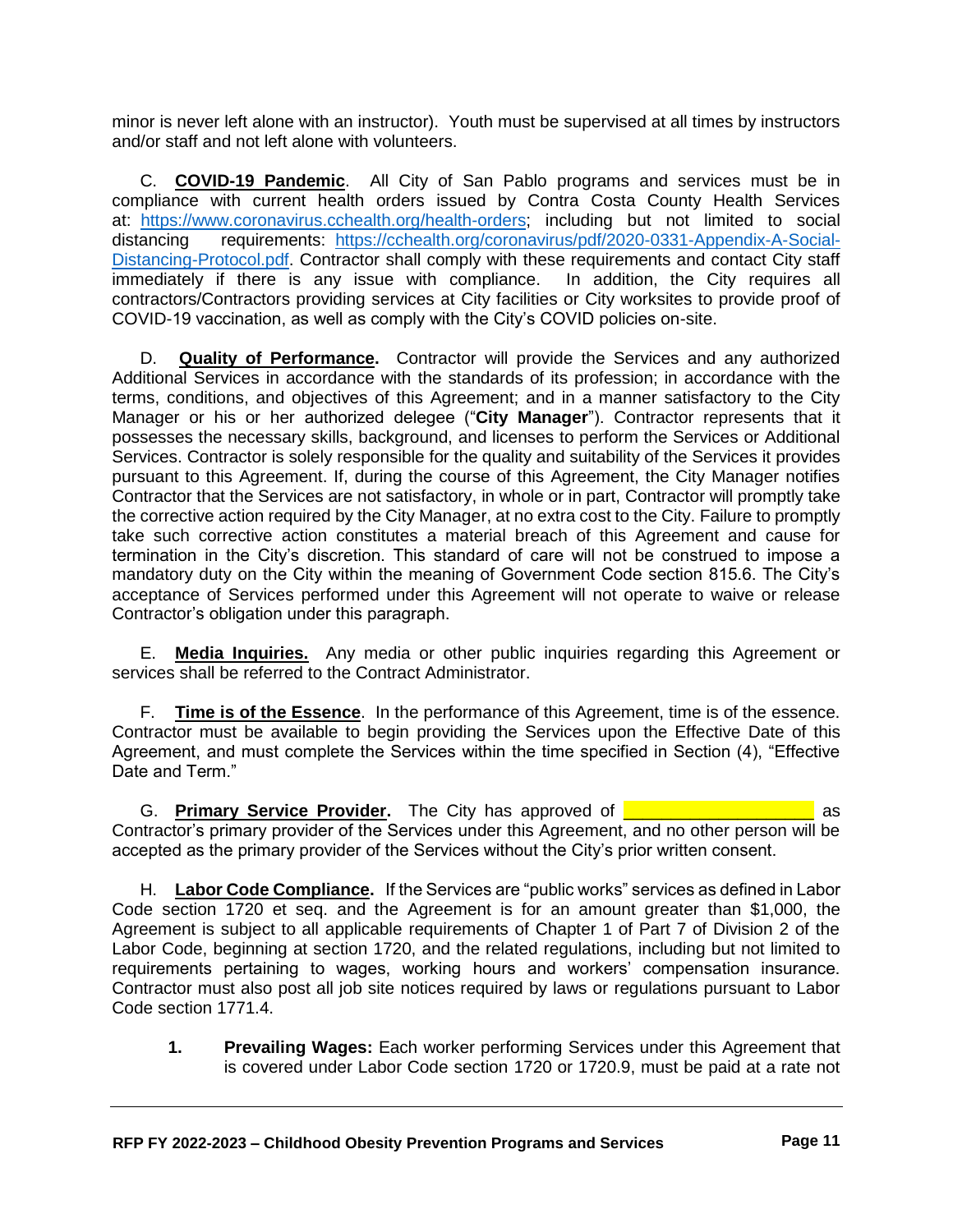less than the prevailing wage as defined in sections 1771 and 1774 of the Labor Code. The prevailing wage rates are on file with the City and are available online at http://www.dir.ca.gov/DLSR. Pursuant to Labor Code section 1775, Contractor and any subcontractor will forfeit to City as a penalty up to \$200 for each calendar day, or portion of a day, for each worker paid less than the applicable prevailing wage rate, in addition to paying each worker the difference between the applicable wage rate and the amount actually paid.

- **2. Working Day:** Pursuant to Labor Code section 1810, eight hours of labor consists of a legal day's work. Pursuant to Labor Code section 1813, Contractor will forfeit to City as a penalty the sum of \$25 for each day during which a worker employed by Contractor or any subcontractor is required or permitted to work more than eight hours during any one calendar day, or more than 40 hours per calendar week, unless such workers are paid overtime wages under Labor Code section 1815. All Services must be carried out during regular City working days and hours unless otherwise specified in the scope of services or authorized in writing by City.
- **3. Payroll Records:** Contractor and its subcontractors must maintain certified payroll records in compliance with Labor Code sections 1776 and 1812, and all implementing regulations promulgated by the Department of Industrial Relations ("**DIR**"). For each payroll record, Contractor and its subcontractors must certify under penalty of perjury that the information in the record is true and correct, and that it has complied with the requirements of Labor Code sections 1771, 1811, and 1815. Unless the Agreement is for an amount under \$25,000, Contractor must electronically submit certified payroll records to the Labor Commissioner as required under California law and regulations.
- **4. Apprentices:** If the amount of the Agreement is \$30,000 or more, Contractor must comply with the apprenticeship requirements in Labor Code section 1777.5.
- **5. DIR Monitoring, Enforcement, and Registration:** The Services are subject to compliance monitoring and enforcement by the DIR pursuant to Labor Code section 1725.5, and, subject to the exception set forth below, Contractor and any subcontractors must be registered with the DIR to perform public works projects. The registration requirements of Labor Code section 1725.5 do not apply if the Agreement is for an amount under \$25,000.

**(2) Compensation**. As full compensation for the satisfactory and timely performance of the Services as specified in Section (1), "Scope of Services," and the attached exhibits, City hereby agrees to pay Contractor a sum not to exceed **\_\_\_\_\_\_\_\_\_\_\_\_\_\_\_\_\_\_\_\_\_\_\_\_\_\_\_\_\_\_\_\_\_\_\_\_Dollars <***write out amount***> (\$\_\_\_\_\_\_\_\_\_)** as follows:

<*Indicate any special payment arrangement, if applicable, e.g., hourly rates.*>

Contractor will be paid all undisputed amounts within thirty (30) days of City's receipt of detailed invoices for Services provided to the City Manager's satisfaction during the preceding calendar month. Invoices must include all of the information contained in Section (7), "Billings," below. Each invoice must be signed by an authorized representative of Contractor, verifying that the invoiced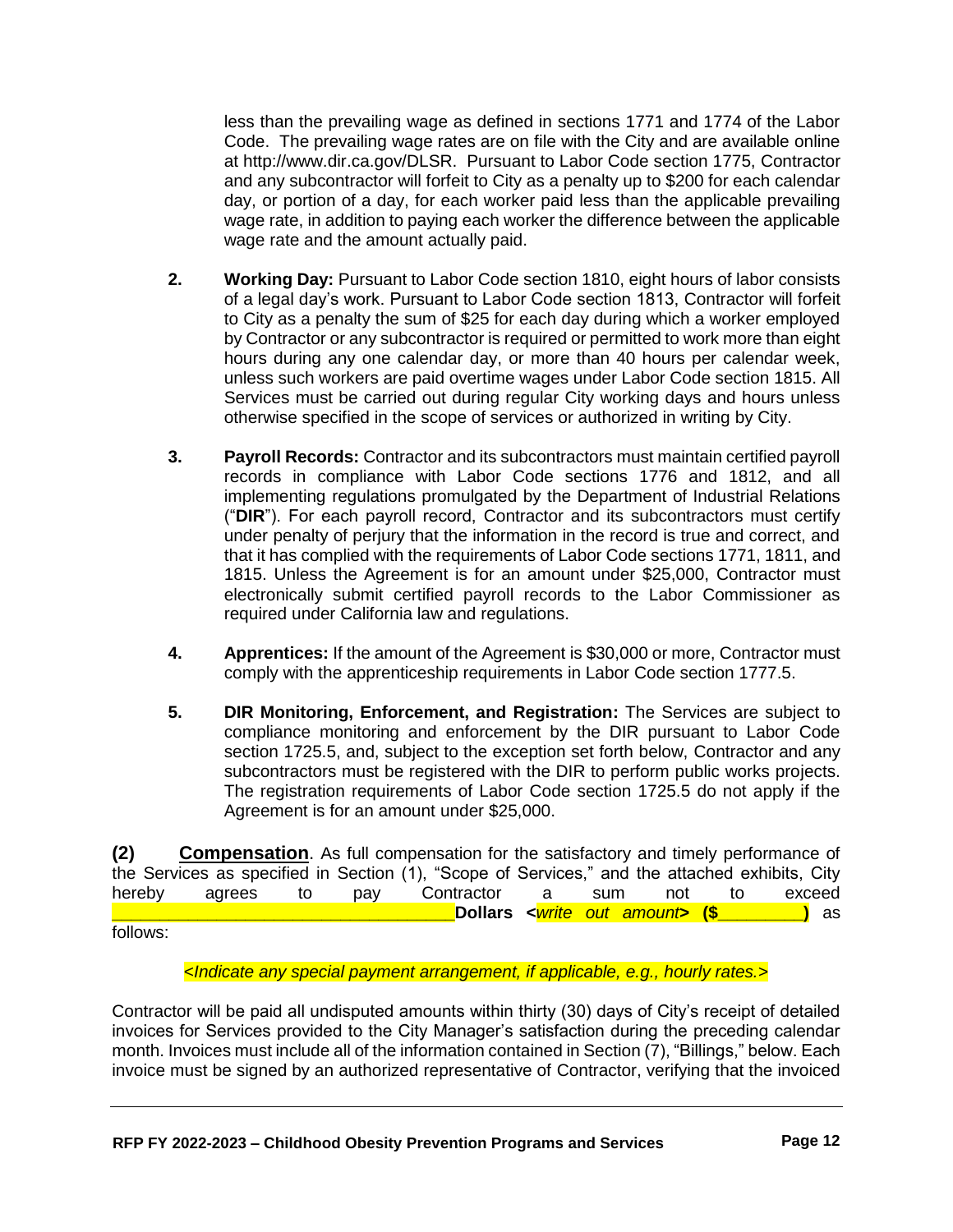Services have been performed. Contractor will not be entitled to compensation for Additional Services, as defined below in Section (3), unless authorized by City in writing in advance, and memorialized in an amendment to this Agreement executed by the authorized representatives of each Party. This Section (2) supersedes any conflicting or inconsistent provisions in the Proposal.

**(3) Additional Services**. In addition to the Services included in Section (1), "Scope of Services," the Parties may from time to time agree that Contractor will provide Additional Services for additional compensation, as authorized by the City Manager. The nature and scope of the Additional Services, including the time for performance and terms for mutually agreeable additional compensation must be memorialized in a writing, executed by both Parties, as further specified in Section (25), "Amendments," before Contractor may begin providing the Additional Services. Contractor will not be entitled to compensation for any Additional Services performed without a written amendment to include the Additional Services in this Agreement. If Contractor believes that services that it is directed to perform by City are not included in Section (1), "Scope of Services," Contractor will promptly notify the City in writing of the basis for this belief. If the City agrees that the subject services are not included in Section (1), "Scope of Services," the Parties will promptly execute a writing to authorize the services as Additional Services for mutually agreed-upon additional compensation. Except as otherwise specified in the written authorization, all Additional Services are subject to the same terms and conditions as all Services under this Agreement, including, billing, record-keeping, reporting, insurance, indemnity, and compliance with all applicable laws and standards.

**(4) Effective Date and Term**. The term of this Agreement ("**Term**") begins on the Effective Date set forth above, and expires on  $\blacksquare$  If the Term expires later than the end of the City's fiscal year, the continuation of the Term into the next fiscal year will be contingent upon the City's lawful encumbrance or appropriation of new funds for the Agreement.

**(5) Independent Contractor Status**. It is expressly understood and agreed by the Parties that Contractor, while providing Services pursuant to this Agreement, is an independent contractor and not an employee of the City. Contractor is solely responsible for the means and methods by which it provides the Services. Contractor is solely responsible for all matters relating to the payment of its employees, including compliance with social security, withholding tax and all other laws and regulations governing such matters. Contractor is solely responsible for its own acts and those of its agents and employees during the Term of this Agreement. Contractor will not represent, at any time or in any manner, that Contractor is an employee of the City. Contractor will exercise its judgment in recommending to City the methods by which to accomplish City's objectives and needs. Contractor acknowledges that the City will provide no training. Contractor is free to accept, and has accepted in the past, other contracts to provide instruction or classes. Contractor is responsible for purchasing, bringing, providing, and controlling any and all equipment, tools, supplies, instruments, etc. needed for the classes and completion of the Services set forth herein, as well as for maintenance and use of such equipment. It is understood that Contractor is engaged on a temporary basis only, and that if the City and/or Contractor desires to continue Contractor's services after expiration of the Term or termination of this Agreement, Contractor must enter into a new agreement.

**(6) Billings**. Contractor's invoice shall utilize invoicing and reporting forms provided by the City, which include the following information: (a) a brief description of services performed, including any Additional Services; (b) the date the services were performed;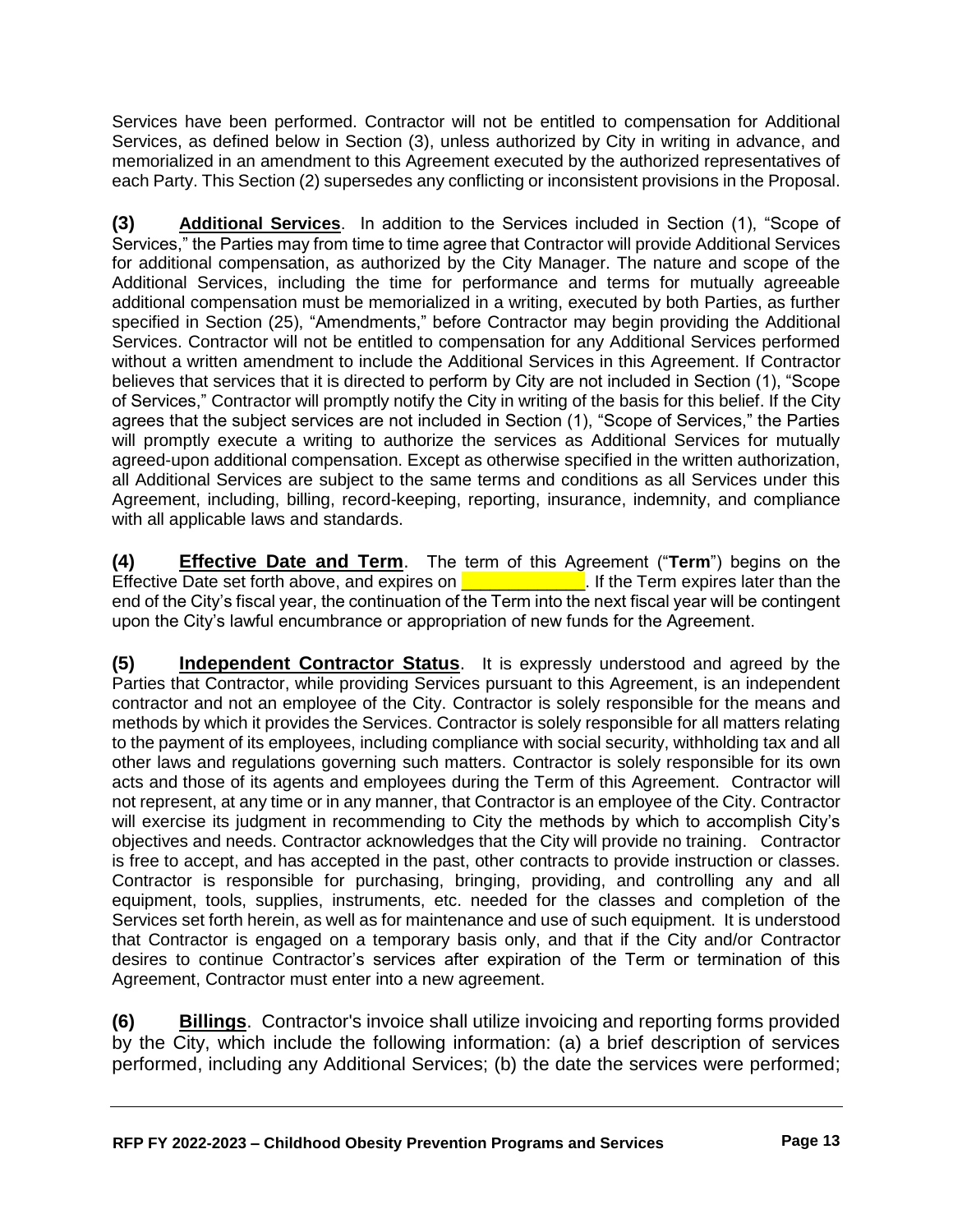(c) number of unduplicated clients served; (d) the number of hours spent and by whom; (e) the current Agreement not-to-exceed amount; (f) amount previously billed; (g) total paid to date; (h) outstanding balance, if any; (i) the current invoice amount; (j) the total amount billed against the Agreement to date; (k) the remaining balance of the not-toexceed amount; and (l) the Contractor's signature. Except as specifically authorized by City, Contractor shall not bill City for duplicate services performed by more than one person. In no event shall Contractor submit any billing for an amount in excess of the maximum amount of compensation provided in sections (2) and (3). City shall have access to records maintained by Contractor related to this Agreement.

**(7) Advice and Status Reporting**. Contractor will provide the City with timely reports, orally or in writing, of all significant developments arising during performance of its Services, and provide the City with information as is necessary to enable City to monitor the performance of this Agreement, including statements and data demonstrating the effectiveness of the Services provided in achieving the City's express goals and objectives. The City may withhold payments otherwise due to Contractor pending timely delivery of all such reports and information. Contractor will promptly notify the City Manager of any matters that could adversely affect Contractor's ability or eligibility to continue to provide Services under this Agreement.

**(8) Retention of Records**. Contractor's complete files, including all records, employee time sheets, and correspondence pertaining to the Services, will be available for review by the City and copies furnished for the City's files upon request by the City. Contractor will maintain adequate documentation to substantiate all charges for hours and materials charged to City under this Agreement. Contractor will maintain the records and any other records related to the Services or this Agreement and will allow City access to such records for a period of four years after the expiration of the Term or termination of the Agreement.

**(9) Written Reports and Documents**. In accordance with Government Code section 7550, if the total compensation paid to Contractor under this Agreement exceeds \$5,000, any document or written report prepared by Contractor for or under the direction of City will contain the numbers and dollar amounts of all contracts and subcontracts relating to the preparation of such document or written report. The contract and subcontract numbers and dollar amounts shall be contained in a separate section of such document or written report. When multiple documents or reports are the subject or product of this Agreement, the disclosure section may also contain a statement indicating that the total contract amount represents compensation for multiple documents or reports.

**(10) Record and Fiscal Control System**. Contractor will maintain its financial records and fiscal control systems in a commercially reasonable manner. Contractor will maintain personnel and payroll records to adequately identify the source and application of all received funds; withhold income taxes; pay employment taxes (including Social Security), unemployment compensation, worker's compensation and other taxes as may be due. Contractor will maintain an effective system of internal control to assure that funds provided through the City are used solely for authorized purposes.

**(11) Access to Records; Audits.** The City will have access at any time during normal business hours and as often as necessary to any bank account and books, records, documents, accounts, files, reports, and other property and papers of Contractor relating to the Services to be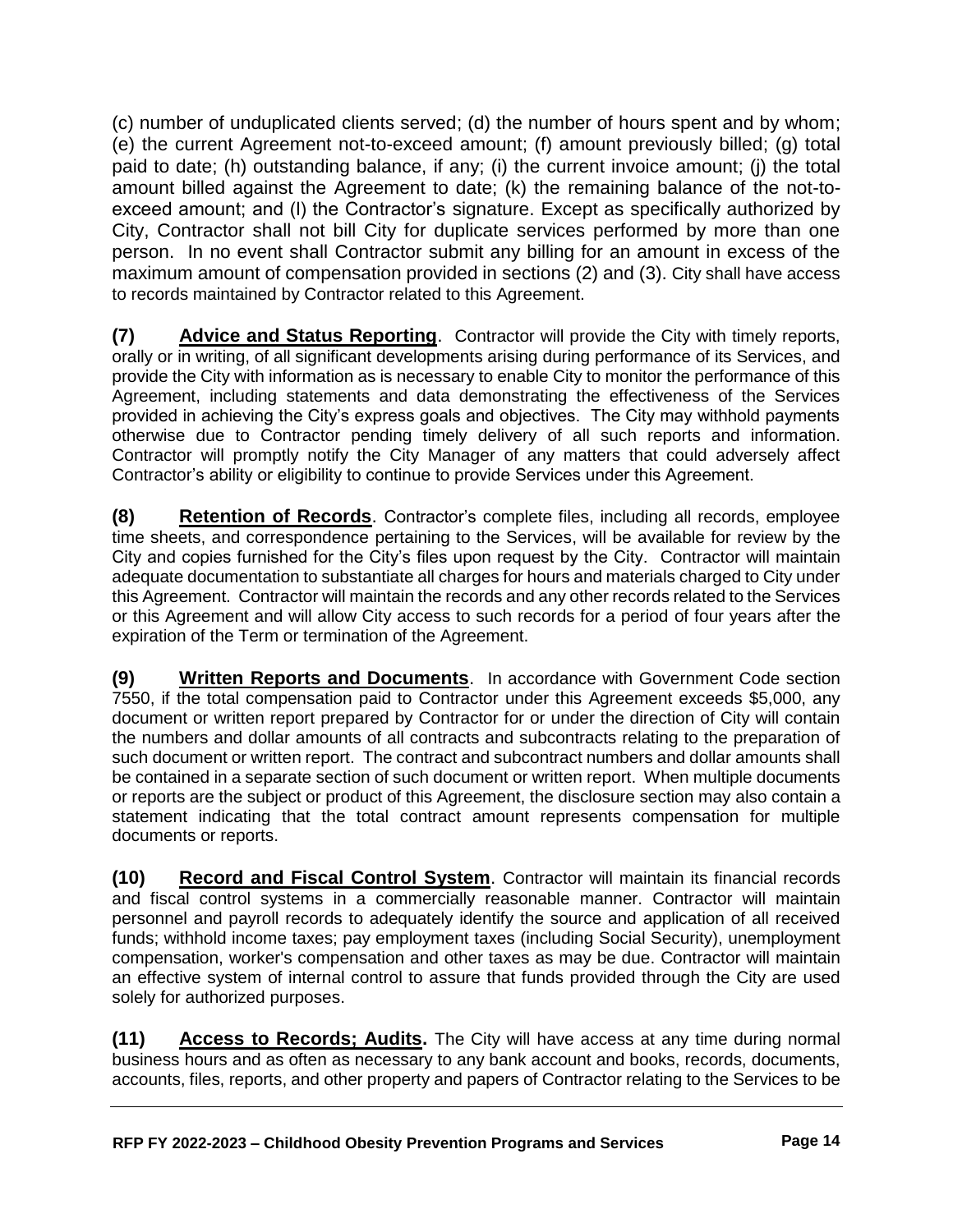provided under this Agreement for the purpose of making an audit, review, survey, examination, excerpt or transcript.

**(12) Contractor's Testimony**. Unless the Services include serving as an expert witness, Contractor agrees to consult with City and testify at City's request at no additional cost other than normal witness fees if litigation is brought against City in connection with Contractor's Services. This Section (12) will survive expiration of the Term or termination of the Agreement.

**(14) Assignment of Personnel**. Contractor will only assign competent and qualified personnel to perform the Services. If City asks Contractor to remove a person assigned to the Services, Contractor agrees to do so immediately regardless of the reason, or the lack of a reason, for City's request.

**(16) Insurance**. Before it may begin performing Services under this Agreement, Contractor must procure and provide proof of the insurance coverage and endorsements required by this Section in the form of certificates and endorsements acceptable to City. All required insurance must be issued by a company licensed to do business in the State of California, and each such insurer must have an A.M. Best's financial strength rating of "A" or better and a financial size rating of "VII" or better. If Contractor fails to provide any of the required coverage in full compliance with the requirements of this Agreement, City may, at its sole discretion and in addition to any other remedies, purchase such coverage at Contractor's expense and deduct the cost from payments due to Contractor, suspend performance of the Services under the Agreement, or terminate Contractor for default. The procurement of the required insurance will not be construed to limit Contractor's liability under this Agreement or to fulfill Contractor's indemnification obligations under this Agreement. If coverage limits carried by Contractor exceed the minimum limits specified below, the higher limits will be deemed to be required by this Agreement.

A. **Policies and Limits***.* Contractor must procure and maintain the following insurance policies and limits at all times during the Term of this Agreement:

- 1. **Commercial General Liability Insurance ("CGL"):**The CGL policy must be issued on an occurrence basis, written on a comprehensive general liability form at least as broad as CG 00 01, and must include coverage for liability arising from the operations of Contractor in the performance of the Services, including products and completed operations, property damage, sexual abuse or molestation, bodily injury and personal and advertising injury with limits of at least \$3,000,000 per occurrence/\$5 million general aggregate. The CGL coverage may be arranged under a single policy for the full limits required or by a combination of underlying policies with the balance provided by excess or umbrella policies, provided each such policy complies with the requirements set forth herein.
- 2. **Automobile Liability:** The automobile liability policy must provide coverage of at least \$1,000,000.00 combined single-limit per accident for bodily injury, death or property damage, unless waived by the City because the automobile is not used in providing services to the City. In any event, Contractor must carry the minimum auto insurance required under state law.
- 3. **Workers' Compensation Insurance and Employer's Liability:** If the Contractor has employees, the policy must comply with the requirements of the California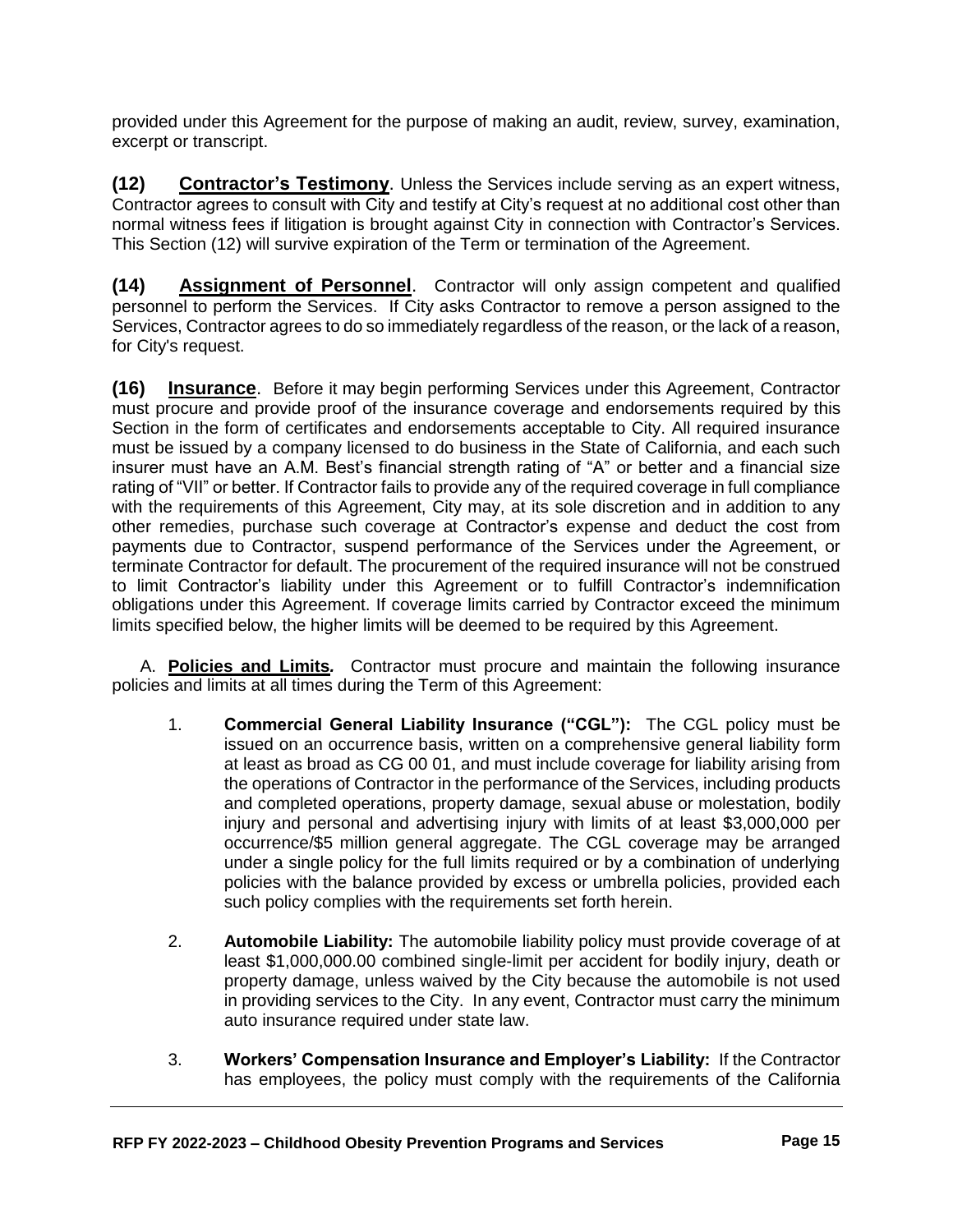Workers' Compensation Insurance and Safety Act, providing coverage of at least \$1,000,000.00, or as otherwise required by law.

B. **Required Endorsements.** The insurance provided by Contractor must include the following endorsements as specified below. The endorsements must be executed by a person authorized to bind the issuing insurer. The endorsements are to be provided on forms provided, specified, or approved by the City. As an alternative to the City's forms, the Contractor's insurer(s) may provide complete copies of all required insurance policies, including endorsements.

- **1. Additional Insured Endorsements:** The General Liability and Automobile Liability policies are to contain, or be endorsed to contain, the following provisions:
	- a. The City, its officers, officials, employees, and volunteers ("**Additional Insureds**") will be covered as additional insureds with respect to all covered liability. This must be provided in the form of an additional insured endorsement to the Contractor's insurance policy, using form CG 20 10 11 85, forms CG 20 10 10 01 and GC 20 37 10 01, or equivalent approved by the City.
	- b. The inclusion of more than one insured will not operate to impair the rights of one insured against another, and the policies will apply as though separate policies have been issued to each of the Additional Insureds.
	- c. The insurance provided by the Contractor is primary and no insurance or self-insurance held or owned by any of the Additional Insureds may be called upon to contribute to a loss or defense.
	- d. Any failure by Contractor to comply with the reporting requirements for a policy will not affect nor abridge the coverage provided for any Additional Insureds.
	- e. The coverage or endorsement will not contain any limitations on the scope of protection available to the Additional Insureds.
- 2. **Notice:** Each insurance policy required by this clause must provide or be endorsed to state that coverage will not be reduced, canceled, or allowed to expire without at least 30 days written notice to the City, unless due to non-payment of premiums, in which case 10 days written notice is required.
- **3. Waiver of Subrogation:** Each required policy must include an endorsement providing that the insurer will waive any right of subrogation it may have against the City. Contractor hereby agrees to waive subrogation which any insurer of Contractor may acquire from Contractor by virtue of the payment of any loss.

C. **Deductibles and Self-Insured Retentions.** Any deductibles or self-insured retentions for the required insurance policies are subject to prior approval by the City Manager. Before beginning performance of the Services, Contractor must disclose the amounts of the deductibles and self-insured retentions that apply to the required policies. If the City Manager determines that the deductible or self-insured retention for any required policy is unacceptably high, at the option of City, (1) the insurer must reduce or eliminate the deductible or self-insured retention with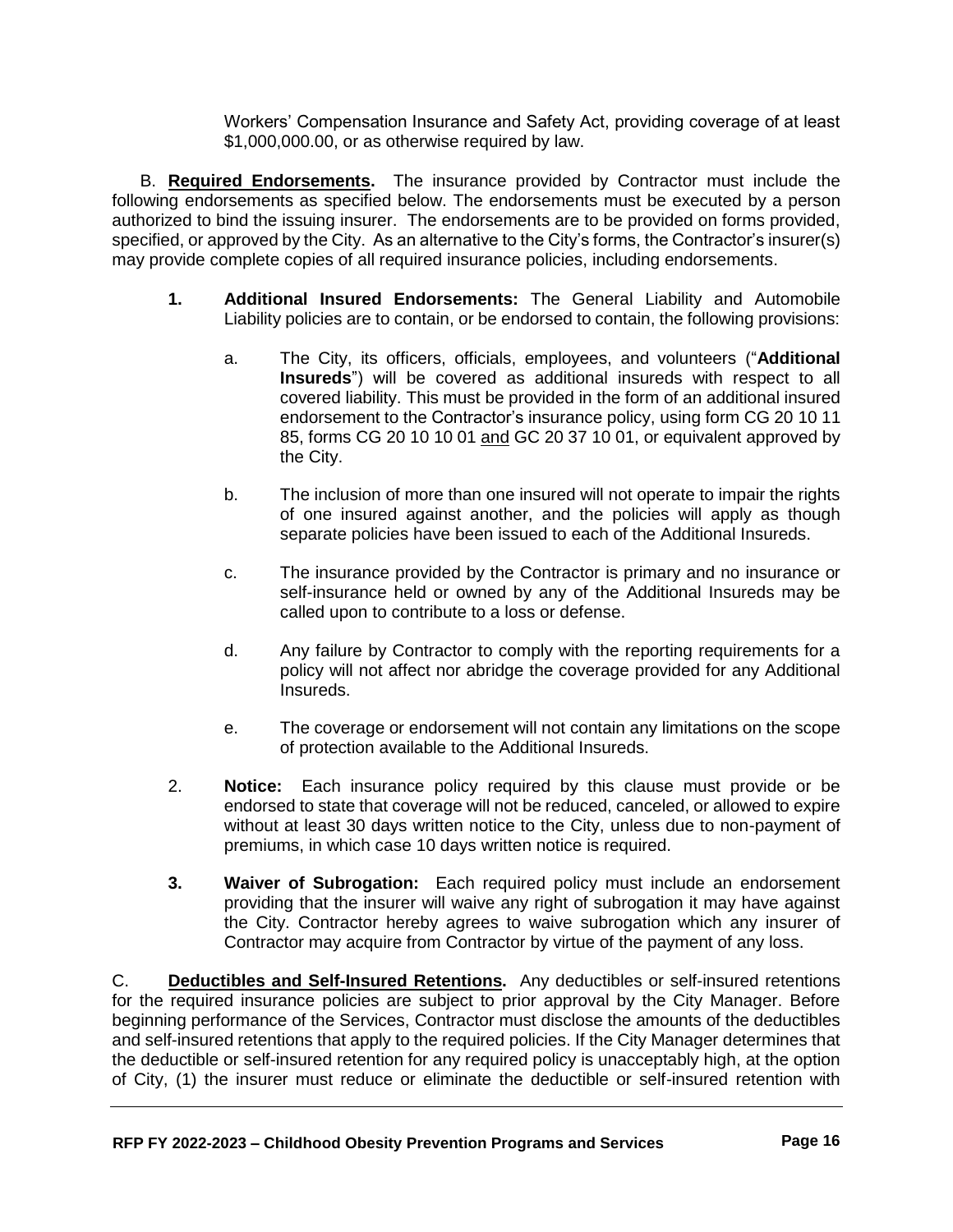respect to the Additional Insureds, or (2) the Contractor must provide a bond or financial guarantee satisfactory to the City guaranteeing payment of losses and related investigations, claim administration, and defense expenses. During the Term of this Agreement, Contractor may not increase any deductibles or self-insured retentions with respect to the Additional Insureds, without the prior written consent of the City Manager. The City Manager may condition such consent upon the Contractor procuring a bond or financial guarantee that is satisfactory in form to the City, guaranteeing payment of losses and related investigations, claim administration, and defense expenses.

D. **Contractors or Subcontractors.**Contractor must ensure that each subcontractor is required to maintain the same insurance coverage required for Contractor under this Section (15), with respect to its performance of Services, including the required endorsements. Contractor must confirm that each subcontractor has complied with these insurance requirements before the subcontractor is permitted to begin Services under this Agreement. Upon request by the City, Contractor must provide certificates and endorsements submitted by each subcontractor to prove compliance with this requirement. The insurance requirements for subcontractors do not replace or limit the Contractor insurance obligations.

**(16) Indemnification**. Contractor shall, to the fullest extent permitted by law, indemnify, defend (with counsel acceptable to the City) and hold harmless City, and its employees, officials, volunteers and agents ("**Indemnified Parties**") from and against any and all losses, claims, damages, costs and liability of every nature arising out of or resulting from the performance of this Agreement by Contractor, its officers, employees, agents, volunteers, subcontractors or sub-Contractors, excepting only liability arising from the sole negligence, active negligence or willful misconduct of City. Liabilities subject to the duties to defend and indemnify include, without limitation, all claims, losses, damages, penalties, fines, and judgments; associated investigation and administrative expenses; defense costs, including but not limited to reasonable attorneys' fees; court costs; and costs of alternative dispute resolution.

1. The duty to defend is a separate and distinct obligation from the Contractor's duty to indemnify. The Contractor shall be obligated to defend, in all legal, equitable, administrative, or special proceedings, with counsel approved by the City, the City and its directors, officers, and employees, immediately upon tender to the Contractor of the claim in any form or at any stage of an action or proceeding, whether or not liability is established. An allegation or determination of comparative active negligence or willful misconduct by an Indemnified Party does not relieve the Contractor from its separate and distinct obligation to defend City. The obligation to defend extends through final judgment, including exhaustion of any appeals. The defense obligation includes an obligation to provide independent defense counsel if the Contractor asserts that liability is caused in whole or in part by the negligence or willful misconduct of an Indemnified Party. If it is finally adjudicated that liability was caused by the sole active negligence or sole willful misconduct of an Indemnified Party, Contractor may submit a claim to the City for reimbursement of reasonable attorneys' fees and defense costs.

2. In the event that Contractor or any employee, agent, subcontractor or subcontractor of Contractor providing services under this Agreement is determined by a court of competent jurisdiction or the California Public Employees Retirement System ("**PERS**") to be eligible for enrollment in PERS as an employee of City, Contractor shall indemnify, defend, and hold harmless City for the payment of any employee and/or employer contributions for PERS benefits on behalf of Contractor or its employees, agents, subcontractors or subcontractors, as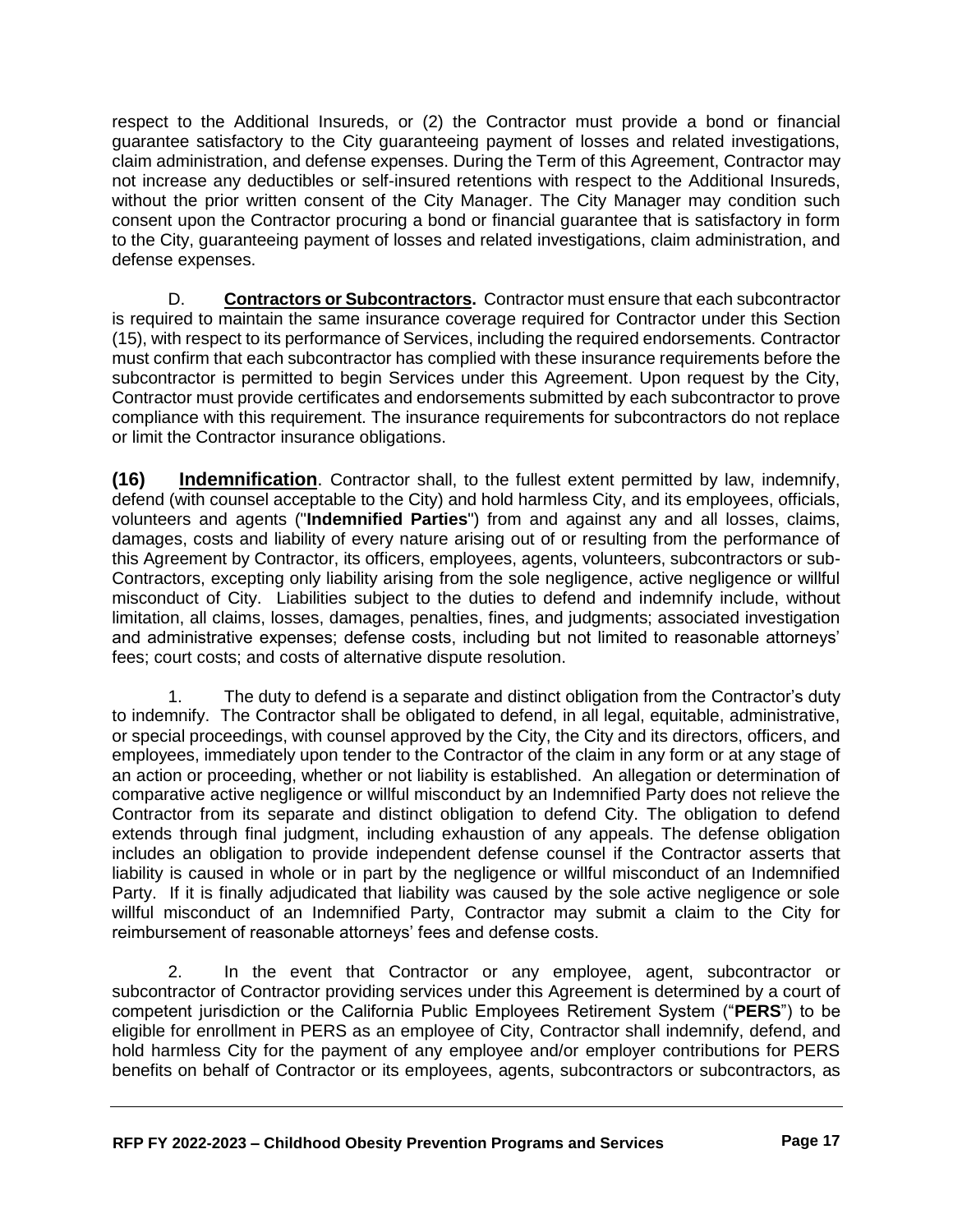well as for the payment of any penalties and interest on such contributions, which would otherwise be the responsibility of City.

3. The review, acceptance or approval of the Contractor's Services or work product by any Indemnified Party shall not affect, relieve or reduce the Contractor's indemnification or defense obligations. The provisions of this Section are not limited by and do not affect the provisions of this Agreement relating to insurance.

4. Acceptance by City of insurance certificates and endorsements required under this Agreement does not relieve Contractor from liability under this indemnification and hold harmless clause. This indemnification and hold harmless clause shall apply to any damages or claims for damages whether or not such insurance policies shall have been determined to apply.

5. By execution of this Agreement, Contractor acknowledges and agrees to the provisions of this Section and that it is a material element of consideration, and that these provisions survive the termination of this Agreement.

**(17) Licenses**. If a license of any kind, which term is intended to include evidence of registration, is required of Contractor, its employees, agents, or subcontractors by federal or state law, Contractor warrants that such license has been obtained, is valid and in good standing, and Contractor shall keep it in effect at all times during the Term of this Agreement, and that any applicable bond has been posted in accordance with all applicable laws and regulations. Contractor, and subcontractors, will obtain and maintain a City of San Pablo Business License at all times during the Term of this Agreement.

#### **(18) Employment Practices.**

.

- A. **Employment of Local Residents.** Pursuant to the San Pablo Economic Opportunity Policy, the Contractor and any subcontractors shall contact the San Pablo Economic Development Corporation ("**EDC**") a[t info@sanpabloedc.org](mailto:info@sanpabloedc.org) or 510-215-3200, at least ten business days prior to hiring or staffing for fulfillment of the Agreement, describing number, duties and qualifications needed for available positions, and shall fairly consider for employment any workers referred by the EDC within three business days. "**Local Resident**" means an individual having an adjusted household income of less than the Area Median Income for Contra Costa County, and domiciled in the City of San Pablo as of the relevant hiring date, with "domiciled" as defined by Section 349(b) of the California Election Code. Discrimination against Local Residents on the basis of their local status is prohibited.
- B. **Compliance With Law**. Contractor represents that it is an Equal Opportunity Employer and shall comply with applicable regulations governing equal opportunity employment. Contractor shall not discriminate in the employment of any person because of race, color, national origin, ancestry, physical or mental disability, medical condition, marital status, sex, age, unless based upon a bona fide occupational qualification pursuant to the California Fair Employment and Housing Act. Contractor shall comply with all applicable provisions of the Americans with Disabilities Act of 1990 ("**ADA**") in performing its obligations under this Agreement. Failure to comply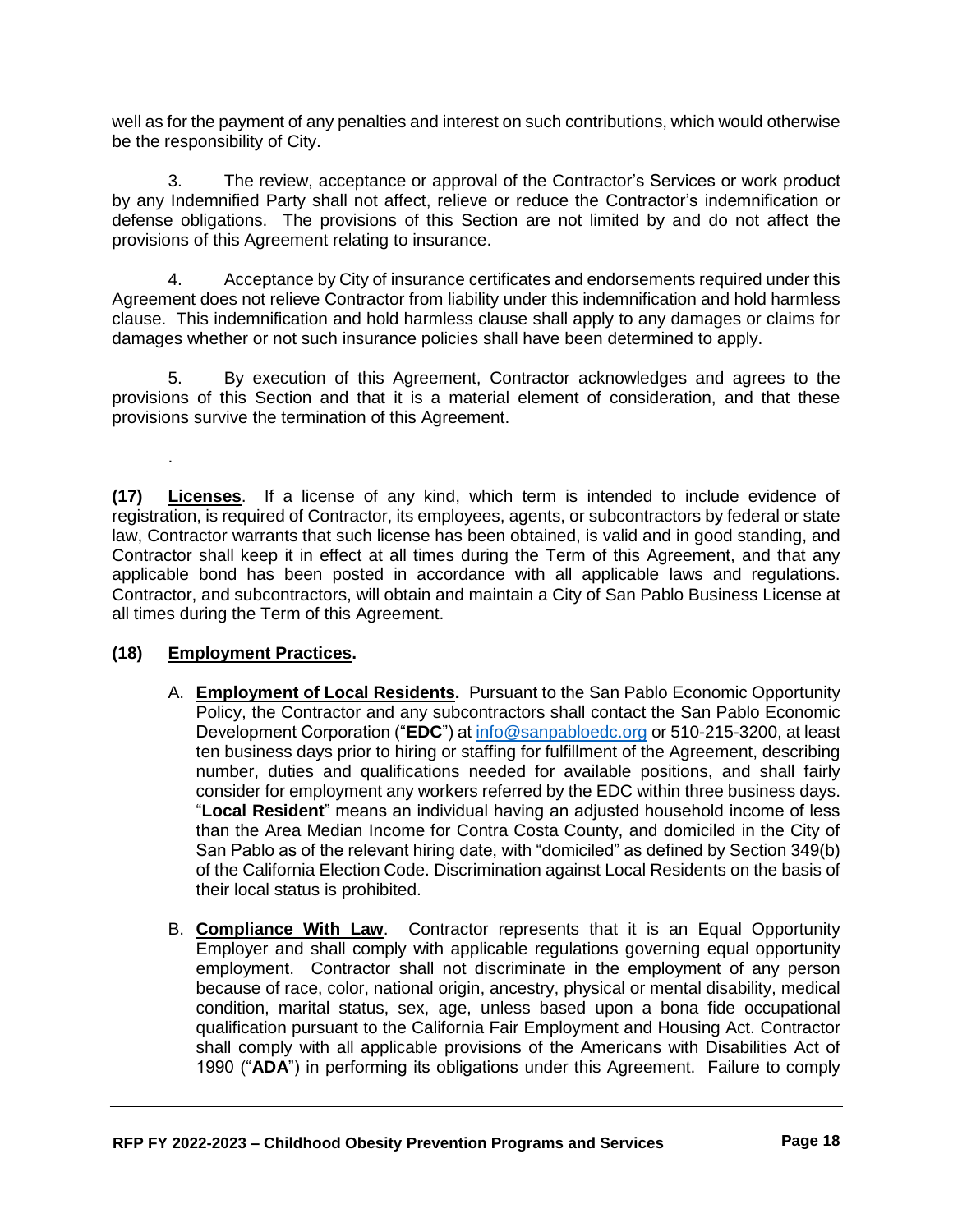with the provisions of the ADA shall be a material breach of, and grounds for the immediate termination of, this Agreement*.* In performing Services and providing services under this Agreement, Contractor shall, at its sole cost and expense, comply with all applicable laws of the United States and the State of California; the Ordinances of the City of San Pablo; and the rules, regulations, orders, and directions of their respective administrative agencies and the officers thereof*.*

**(19) Local Subcontracting – Outreach**. Contractor shall contact the EDC at [info@sanpabloedc.org](mailto:info@sanpabloedc.org) or 510-215-3200) at least two weeks prior to any subcontract award, providing notice and details regarding subcontracting opportunity. The EDC shall notify qualified local businesses of subcontracting opportunities, and provide technical assistance to qualified local businesses during the subcontracting bidding process.

#### **(20) Termination**.

A. Termination for Convenience. City may terminate this Agreement at its sole discretion at any time prior to expiration of the Term or completion by the Contractor of the Services required hereunder. Notice of termination of this Agreement shall be given in writing to the Contractor, and shall be sufficient and complete when same is deposited in the United States Mail, postage prepaid and certified, address as set forth below in Section (21), "Notices." The Agreement shall be terminated upon the date set forth in the City's Notice of Termination. If the City terminates this Agreement, the Contractor shall be compensated for all Services satisfactorily performed prior to the time of receipt of cancellation notice, and shall be compensated for materials ordered by the Contractor or its employees, or services of others ordered by the Contractor or its employees, prior to receipt of notice of cancellation whether or not such materials or final instruments of service of others have actually been delivered, provided that the Contractor or its employees are not able to cancel such orders for materials or services of others. Compensation for the Contractor in the event of cancellation shall be determined by City in accordance with the percentage of Services completed and agreed to by the Contractor. In the event of cancellation, all notes, sketches, computations, drawings, and specifications or other data, whether complete or not, remain the property of the City. The City may make copies or extract information from any such notes, sketches, computations, drawings, and specifications, or other data whether complete or not.

B. Termination for Cause. City may terminate this Agreement for cause by providing Contractor with one day's written notice of such termination if Contractor violates any of the terms and conditions of this Agreement. In City's discretion and at City's option, such termination for cause may alternatively be accomplished, where Contractor fails to perform any of the obligations required of Contractor within the time and in the manner provided for under the terms of this Agreement, within seven days after receipt of the notice of such default. Upon City's termination of this Agreement for cause, City reserves the right to complete the Services by whatever means City deems expedient and the expense of completing such Services, as well as any and all damages to the extent caused by the negligent acts, intentional acts or errors or omissions of the Contractor, shall be charged to the Contractor.

C. **Immediate Termination.** City may terminate this Agreement immediately in any case where the Contractor engages in fraudulent or criminal activities while performing the Services, or is otherwise determined to lack the necessary skills to accomplish the desired objectives.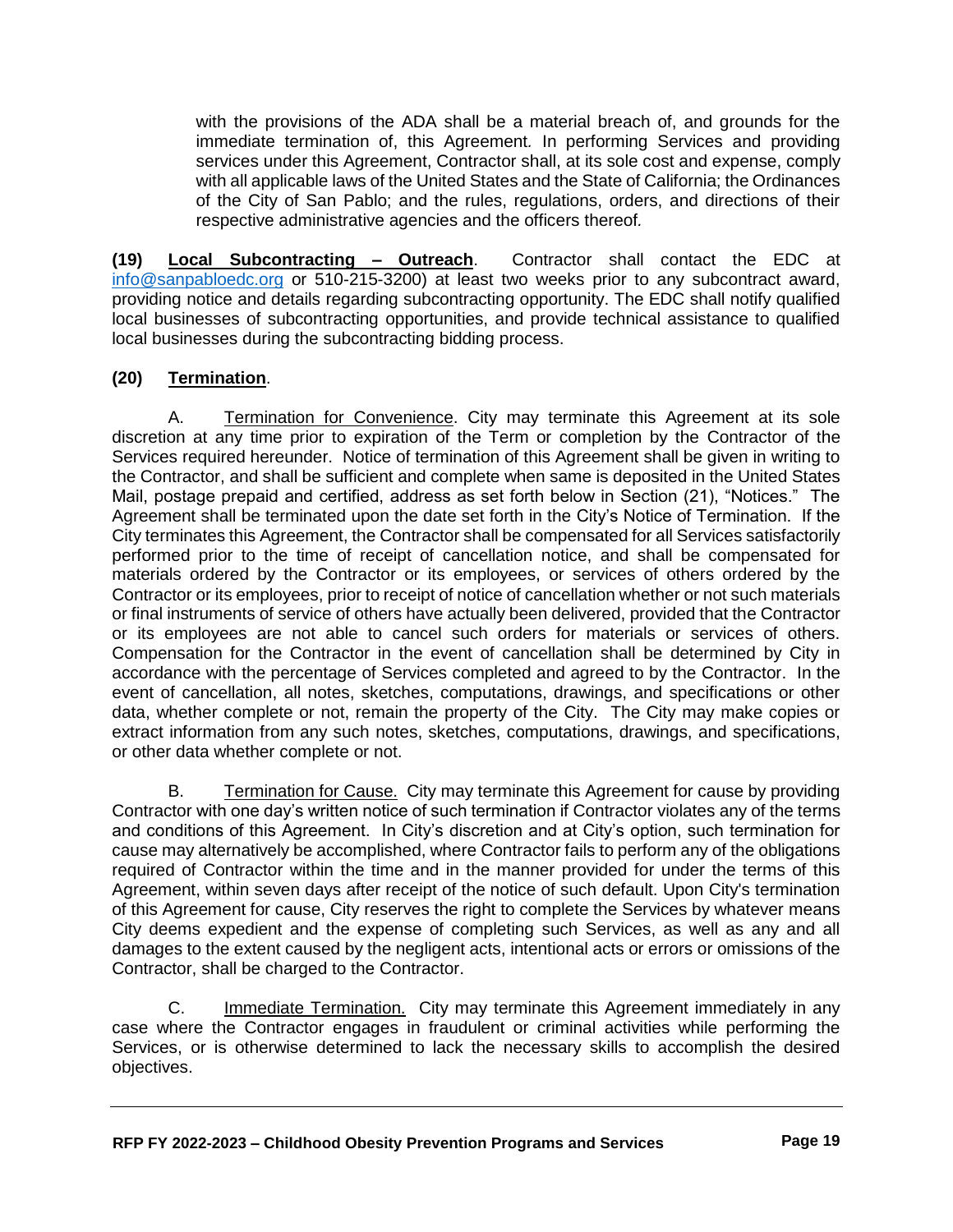**(21) Ownership of Materials**. Any and all documents, including draft documents where completed documents are unavailable, or materials prepared or caused to be prepared by Contractor pursuant to this Agreement shall be the property of the City at the moment of their completed preparation. All materials and records of a preliminary nature such as survey notes, sketches, preliminary plans, computations and other data, prepared or obtained in the performance of this Agreement, shall be made available, upon request, to City at no additional charge and without restriction or limitation on their use consistent with the intent of the original design.

**(22) Amendments**. This Agreement may be modified or amended only by a written document executed by both Contractor and City's City Manager and approved as to form by the City Attorney. Such document shall expressly state that it is intended by the Parties to amend the terms and conditions of this Agreement.

**(23) Abandonment by Contractor**. In the event the Contractor ceases performing Services under this Agreement or otherwise abandons the Agreement prior to completing all of the Services, Contractor shall, without delay, deliver to City all materials and records prepared or obtained in the performance of this Agreement, and shall be paid for the reasonable value of the Services performed up to the time of cessation or abandonment, less a deduction for any damages or additional expenses which City incurs as a result of such cessation or abandonment. Contractor agrees to be financially responsible and to compensate City for any costs incurred by City in retaining the services of another to replace Contractor, but only to the extent that the costs of retaining the replacement exceed what remaining amounts would have been paid to Contractor under the Agreement had Contractor completed the Services.

**(24) Waiver**. The waiver by either Party of a breach by the other of any provision of this Agreement shall not constitute a continuing waiver or a waiver of any subsequent breach of either the same or a different provision of this Agreement.

**(25) No Third-Party Rights**. The Parties do not intend to create rights in, or to grant remedies to, any third party as a beneficiary of this Agreement or of any duty, covenant, obligation, or undertaking established herein.

**(26) Severability**. Should any part of this Agreement be declared by a final decision by a court or tribunal of competent jurisdiction to be unconstitutional, invalid, or beyond the authority of either Party to enter into or carry out, such decision shall not affect the validity of the remainder of this Agreement, which shall continue in full force and effect, provided that the remainder of this Agreement, absent the unexcised portion, can be reasonably interpreted to give effect to the intentions of the Parties.

**(27) Compliance with Laws**. In the performance of this Agreement, Contractor shall abide by and conform to any and all applicable laws of the United States, the State of California, and City ordinances. Contractor warrants that all Services done under this Agreement will be in compliance with all applicable safety rules, laws, statutes and practices, including but not limited to Cal/OSHA regulations.

**(28) Controlling Law and Venue**. This Agreement and all matters relating to it shall be governed by the laws of the State of California, and venue for any legal action arising from or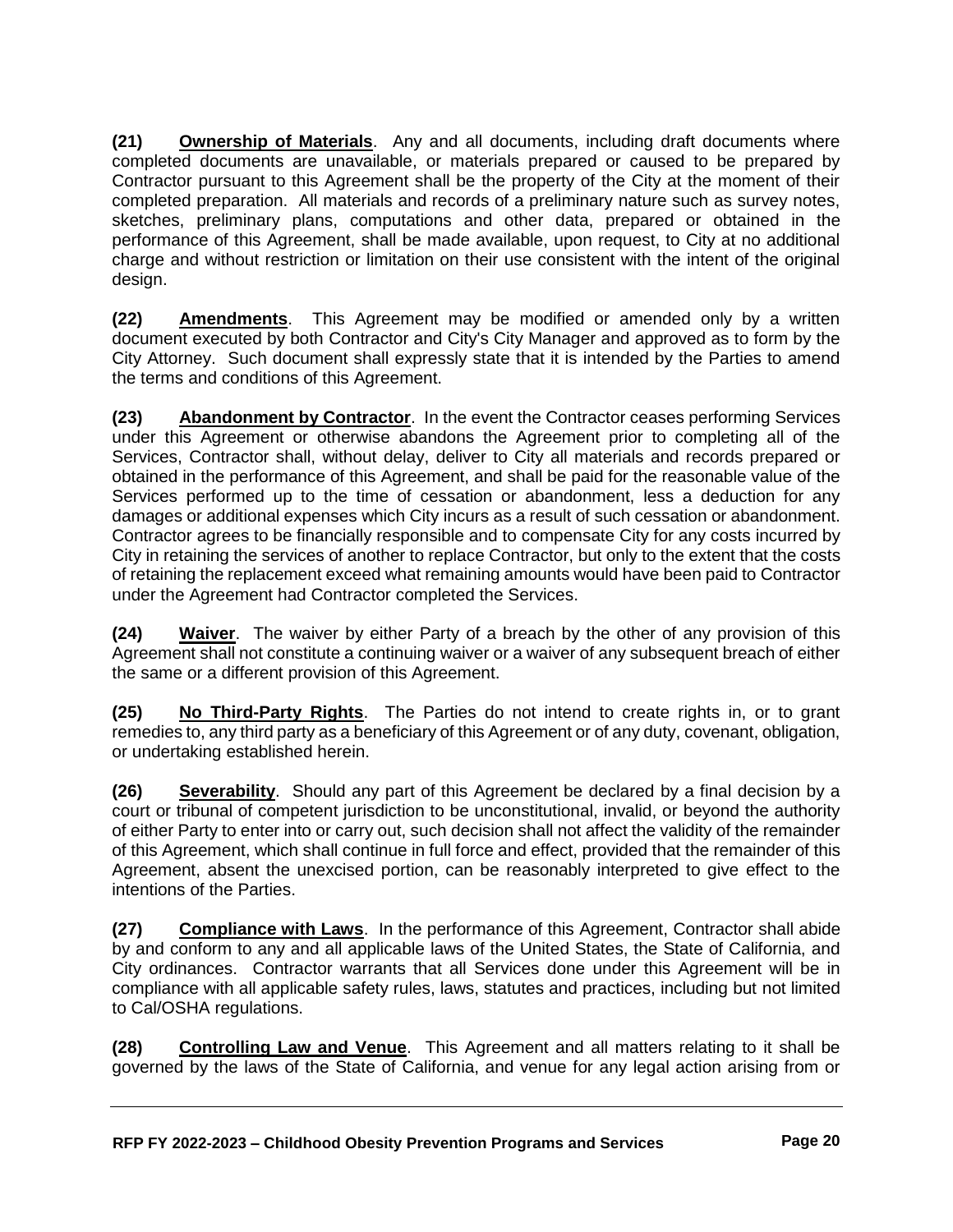relating to this Agreement will be in the Superior Court of Contra Costa County, and no other place. Contractor hereby waives the removal provisions of Code of Civil Procedure section 394.

**(29) Breach**. In the event that Contractor fails to perform any of the Services described in this Agreement or otherwise breaches the Agreement, City shall have the right to pursue all remedies provided by law and equity. Neither payment by the City nor performance by Contractor shall be construed as a waiver of either Party's rights or remedies against the other. Failure to require full and timely performance of any provision, at any time, shall not waive or reduce the right to insist upon complete and timely performance of such provision thereafter. In the event of any suit, action or proceeding brought by either Party for breach of any term hereof or to enforce any provision hereof, the prevailing party shall be entitled to recover its reasonable attorney's fees.

**(30) Inspection by Other Agencies**. Authorized representatives of the Federal Government, the California Department of Transportation, or other government agencies which provide grant funding (if any) for this Agreement and the City have the right to inspect Contractor's performance of the Services, files, and work product.

**(31) Conflict of Interest**. Contractor warrants and covenants that Contractor presently has no interest in, nor shall any interest be acquired in, any matter which will render the services required under the provisions of this Agreement a violation of any applicable state, local, or federal law. In the event that any conflict of interest should nevertheless arise, Contractor shall promptly notify City of the existence of such conflict of interest so that the City may determine whether to terminate this Agreement. Contractor further warrants its compliance with the Political Reform Act (Gov. Code section 81000 et seq.) respecting this Agreement. Where City Manager determines, based on facts provided by City staff, that Contractor meets the criteria of section 18701 of the FPPC regulations, the individual providing services under this Agreement shall be considered a "designated employee" under the City's conflict of interest code, and shall be required to complete FPPC Form 700 regarding his or her economic interests in a timely manner.

**(32) Copyright**. Upon City's request, Contractor shall execute appropriate documents to assign to the City the copyright to work created pursuant to this Agreement. The issuance of a patent or copyright to Contractor or any other person shall not affect City's rights to the materials and records prepared or obtained in the performance of this Agreement. City reserves a license to use such materials and records without restriction or limitation consistent with the intent of the original design, and City shall not be required to pay any additional fee or royalty for such materials or records. The license reserved by City shall continue for a period of fifty years from the Effective Date unless extended by operation of law or otherwise.

**(33) Whole Agreement**. This Agreement constitutes the entire understanding and agreement of the parties. This Agreement integrates all of the terms and conditions mentioned herein or incidental hereto and supersedes all negotiations or previous agreements between the Parties with respect to all or any part of the subject matter hereof.

**(34) Multiple Copies of Agreement**. Multiple copies of this Agreement may be executed but the parties agree that the Agreement on file in the office of the City Clerk is the version of the Agreement that shall take precedence should any differences exist among counterparts of the document.